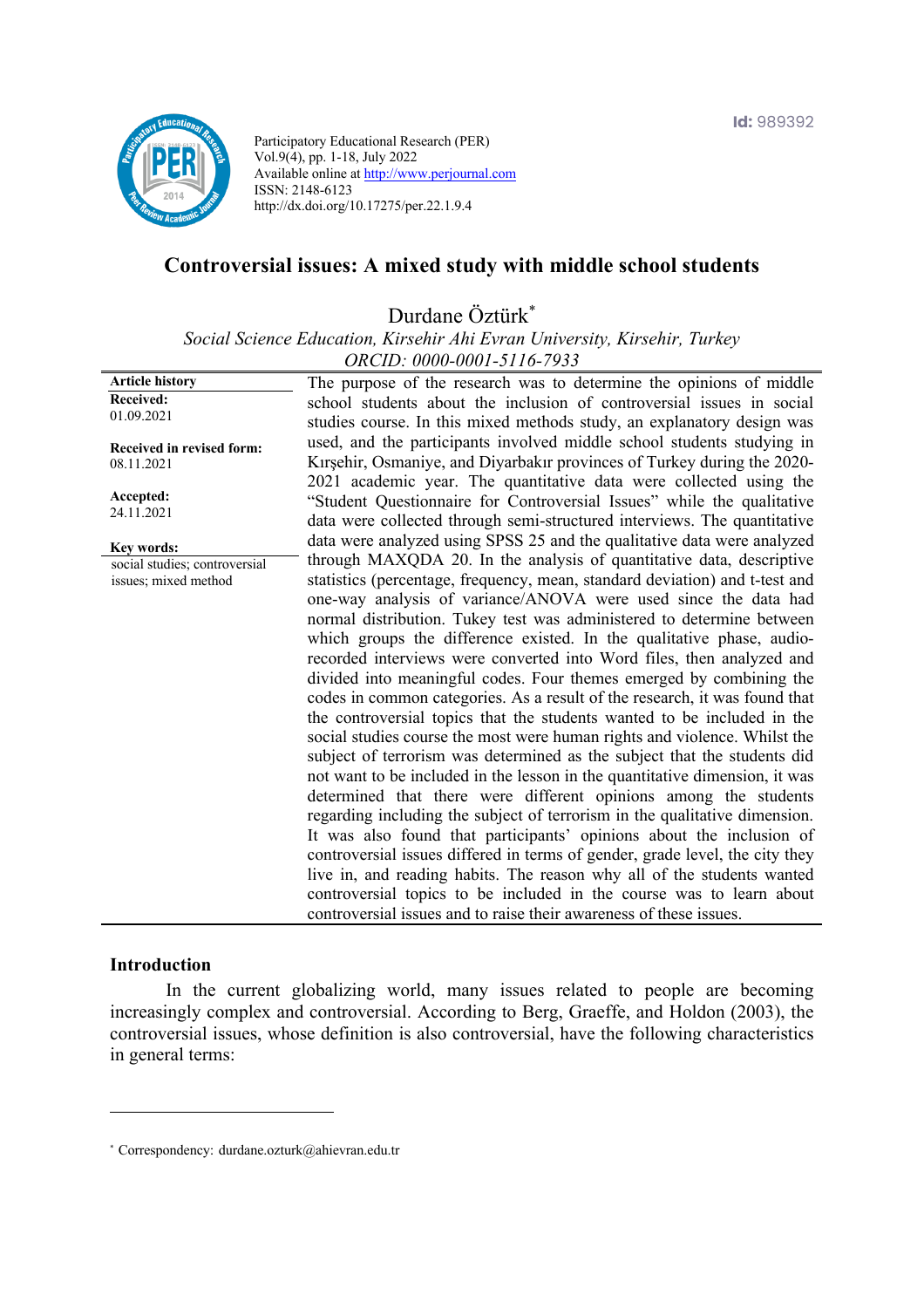- It may contain competing values and interests.
- There may be political sensitivity.
- It can arouse various emotions in people.
- It is up-to-date and complex.

Not all controversial issues are the same. Their common point is that they confront individuals with problems whose solutions are open to discussion (Lockwood, 1995). Controversial issues can be defined as issues that people cannot agree about, have more than one solution, are related to various fields, have different value judgments, are local, national, and international, and have individual or social sensitivity. Examples of such issues include human rights, terrorism, global warming, media, violence, the internet, cloning, wars, and alike. The issues selected by teachers to be discussed in classrooms are generally those that are already included in the curriculum or that are related to the objectives of the curriculum (Öztürk & Kuş, 2019; Hess, 2004).

What is expected from today's citizens is to be sensitive to these issues in the society and world and to be able to produce solutions (Ersoy, 2013). One way to do this is to bring controversial issues into the classroom. Classrooms are good places for controversial issues because they have a large capacity for the diversity of views (Hess, 2004). Although controversial issues tend to arise suddenly during the exchange of ideas in normal classroom functioning, they may sometimes be included in the classroom as part of the lesson and its teaching will stimulate the classroom culture (Miller & Flores, 2011). In addition, controversial issues require special attention to be included in the classroom environment because they are sensitive from an individual and social point of view (Avaroğulları, 2015). Students also enjoy lessons that include discussions. In addition, there are several benefits of involving students in discussions about controversial issues. Students involved in discussions are more likely to support core democratic values, follow political news in the media, and engage with the political process (Barton & McCully, 2007). There are multiple reasons for including controversial issues in social studies classes. The three most common of these are to prepare students for the role of citizens in a pluralistic democracy, to develop critical thinking skills, and to develop interpersonal skills (Harwood & Hahn, 1990). As Yazıcı and Seçgin (2010) stated, supporting students to put forward their ideas by including controversial issues in a social studies course overlaps with the objectives of this course the most because, among the special purposes of the social studies course, there exist individuals' belief in the importance of participation, expressing opinions for the solution of personal and social problems, and demonstrating sensitivity to issues that concern their country and the world (Ministry of National Education, 2018). Controversial issues are given more space in middle schools (Oulton, Dillon & Grace, 2004). This may be because some of the controversial issues are already in the curriculum. Some of the controversial issues that are covered in the social studies curriculum are freedom of thought, democracy, environmental pollution, technology, economic resources, violence against women, and human rights (MEB, 2018).

It can be expressed that controversial issues are also effective in skill teaching or development. Oxfam (2006) states that the use of controversial issues in the classroom helps students develop many skills, including inquiry, critical thinking, and analytical thinking skills. Before discussing controversial issues in class, it is also important to engage with students and plan how to discuss controversial issues with them (Washington & Humphries, 2011). Teachers and students need to be prepared before handling the controversial issue. However, it seems that teachers and students have little preparation when a controversial issue arises in the classroom. This situation changes slightly for controversial issues that are

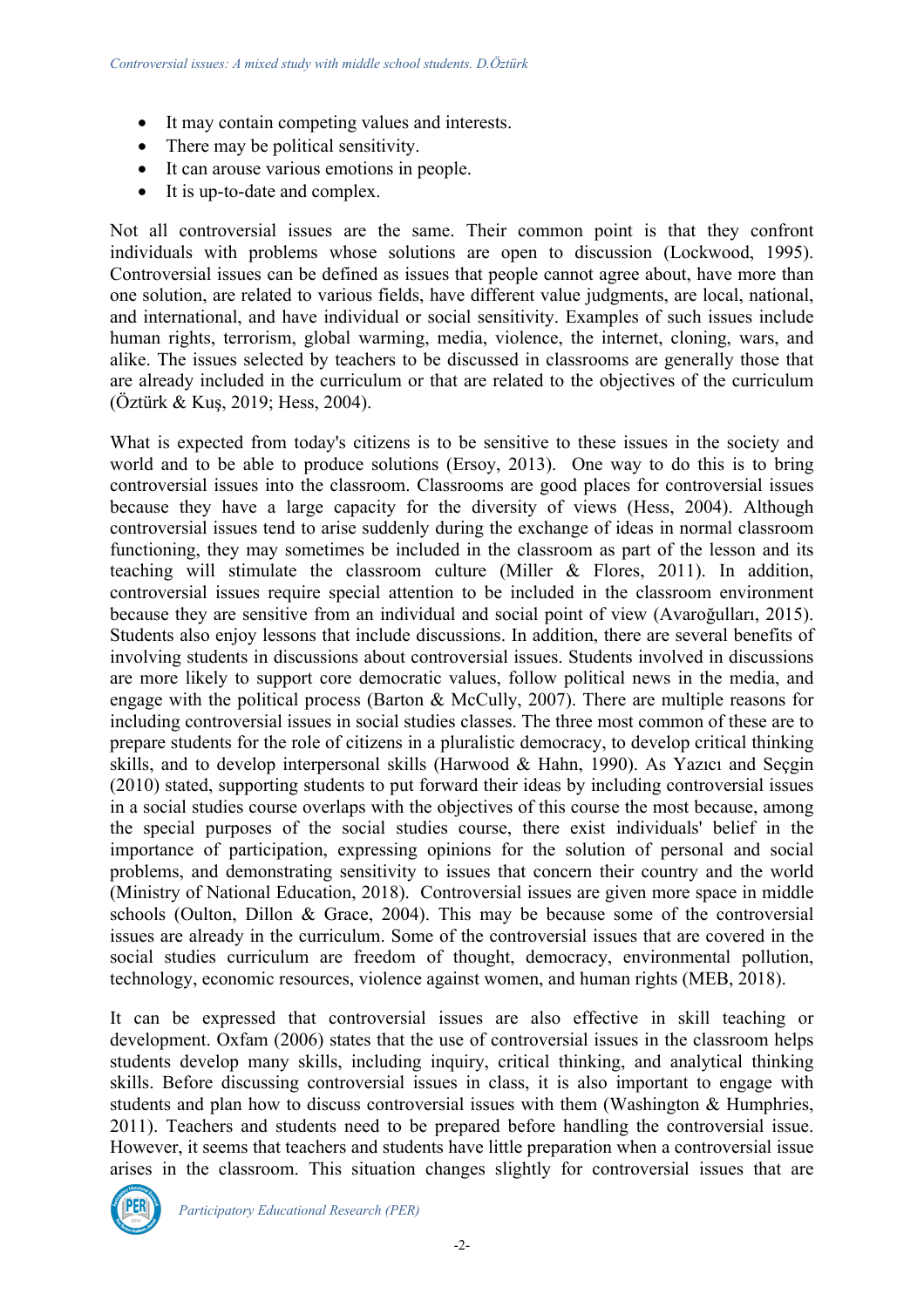explicitly present in the curriculum (Chikoko, Harber & Serf, 2011). Moreover, the teachers who are the implementers of the curriculum are hesitant to discuss controversial issues in the classroom for various reasons (Hess, 2004; Günal & Kaya, 2016; Öztürk & Kuş, 2019). However, students are more comfortable engaging in conversations on controversial issues in the classroom (Hess & Posselt, 2002).

Although there are many studies in the literature with teachers and pre-service teachers on controversial issues in social studies lessons (Ersoy, 2010; Tuncer, 2018; Busey & Mooney, 2014; Lockwood,1995), the number of studies with students is limited. Revealing the views of the students is important for the teaching of controversial issues in social studies because students constitute one of the pillars of the teaching of controversial issues. Therefore, in this study, it was aimed to reveal the opinions of the students. The problem of this research was "What are the opinions of the students about including controversial issues in social studies lessons?" Based on this problem, the sub-problems were expressed as follows:

- (1) Do the students' opinions about controversial issues differ in terms of:
- Gender,
- Reading habit,
- Grade level.
- The city they live in?
- (2) What are the students' opinions about the definition of controversial issues?
- (3) What are the students' opinions about the lessons including controversial issues?
- (4) What are the students' opinions about the controversial issues' being included in the lesson?
- (5) What are the students' opinions about the controversial issues' not being included in the lesson?

## **Methods**

## *Research model*

A mixed method design was used in the research. In the mixed method, quantitative and qualitative research approaches can be used together to examine the problem in more detail and to obtain more diverse data (Creswell, 2012). In the mixed method, qualitative and quantitative methods can come together in different ways. Accordingly, explanatory design, one of the mixed research designs, was used. The purpose of this two-stage design is to support, explain or exemplify the data collected by quantitative methods using data collected by qualitative methods (Yıldırım & Şimşek, 2016). In this context, a questionnaire was administered to the participants first, and then their opinions were collected using the semistructured interview technique.

# *Participants*

The participants in the quantitative phase of the research involved 562 students studying at middle schools in Kırşehir, Osmaniye, and Diyarbakır provinces of Turkey. Of these 562 students, 17 were excluded due to some reasons such as erroneous responses, missing values, and others. Therefore, data obtained from 545 students were analyzed. Stratified sampling technique, one of the random sampling techniques, was used to determine

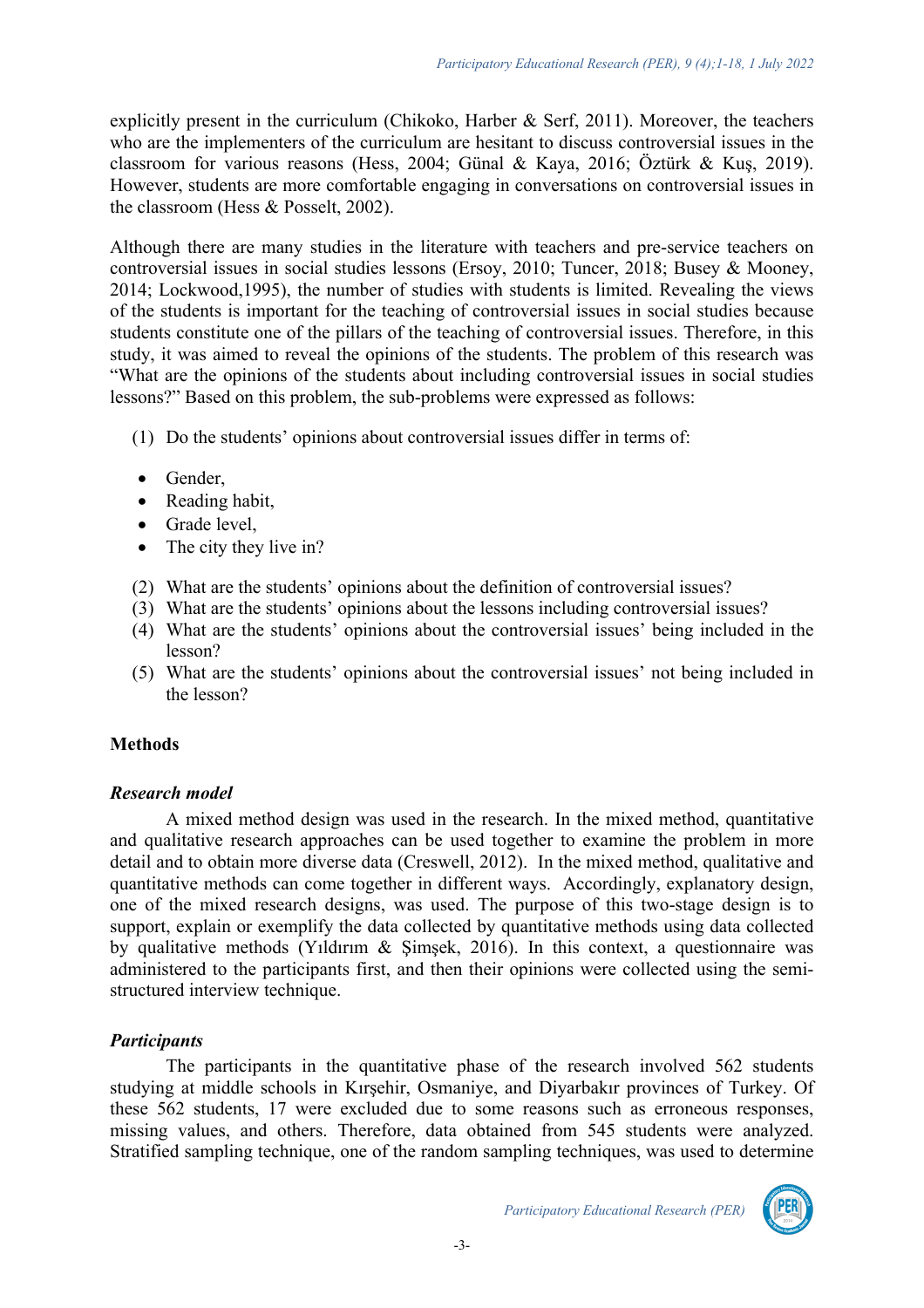the sample. In the qualitative phase in which the purposeful sampling technique was used, a total of 20 students from schools of three different socio-economic statuses in Kırşehir province in Turkey took part in the study. Demographics of participants were illustrated in Table 1 and Table 2.

| $1.2.2$ $1.2.2$ $1.2.2$ |             | .   |                |  |
|-------------------------|-------------|-----|----------------|--|
| Variable                |             | N   | $\frac{6}{10}$ |  |
| Gender                  | Female      | 289 | 52,7           |  |
|                         | Male        | 256 | 47,3           |  |
| Grade Level             | $7th$ grade | 208 | 38,2           |  |
|                         | $6th$ grade | 171 | 31,4           |  |
|                         | $5th$ grade | 166 | 30,5           |  |
| City                    | Osmaniye    | 196 | 36,7           |  |
|                         | Kırşehir    | 178 | 32,7           |  |
|                         | Diyarbakır  | 171 | 31,4           |  |
| Reading Habit           | Yes         | 478 | 87,7           |  |
|                         | No          | 67  | 12,3           |  |
| <b>Total</b>            |             | 545 | 100            |  |

| Table 1. Demographics of participants in quantitative phase |  |  |  |
|-------------------------------------------------------------|--|--|--|
|                                                             |  |  |  |

Table 1 shows that 52,7% (n=289) were female while 47,13% (n=256) were male students. Of the students,  $38,2\%$  (n=208) were 7 graders,  $31,4\%$  (n=171) were 6 graders, and  $30,5\%$  $(n=166)$  were 5 graders. 36,7%  $(n=196)$  were from Osmaniye, 32,7%  $(n=178)$  were from Kirsehir, and  $31.4\%$  (n=171) were from Divarbakir. 87,7% (n=478) of students expressed that they read books regularly while 12,3% (n=67) expressed that they do not.

Table 2. Demographics of participants in the qualitative phase

| $\cdots$<br>Variable |             | N  | $\frac{6}{10}$ |
|----------------------|-------------|----|----------------|
| Gender               | Female      |    | 55             |
|                      | Male        | 9  | 45             |
| Grade Level          | $7th$ grade |    | 35             |
|                      | $6th$ grade | 6  | 30             |
|                      | $5th$ grade |    | 35             |
| City                 | Kırşehir    | 20 | 100            |
| Reading Habit        | Yes         | 7  | 85             |
|                      | No          | 3  | 15             |
| <b>Total</b>         |             | 20 | 100            |

Table 2 demonstrates that 55% (n=11) of participants were female while 45% were male students. Of the participants,  $35\%$  (n=7) were 7 graders,  $30\%$  (n=6) were 6 graders, and  $35\%$  $(n=7)$  were 5 graders. All of the participants were studying in Kirşehir (100%, n=20). 85%  $(n=17)$  of participants stated that they read books regularly while 15%  $(n=3)$  expressed that they do not.

# *Data collection tools*

# *Quantitative Data Collection Tool*

"Student Questionnaire for Controversial Issues", which was developed by Uygun and Arslan (2020), was used to collect the quantitative data of the study. In the first part of the scale, which consists of two parts, there was personal information about the students, and in the second part, there were 20 controversial issues rated on a 5-point Likert scale. The Alpha reliability coefficient of the scale was 0,74. In this study, the Cronbach Alpha value was

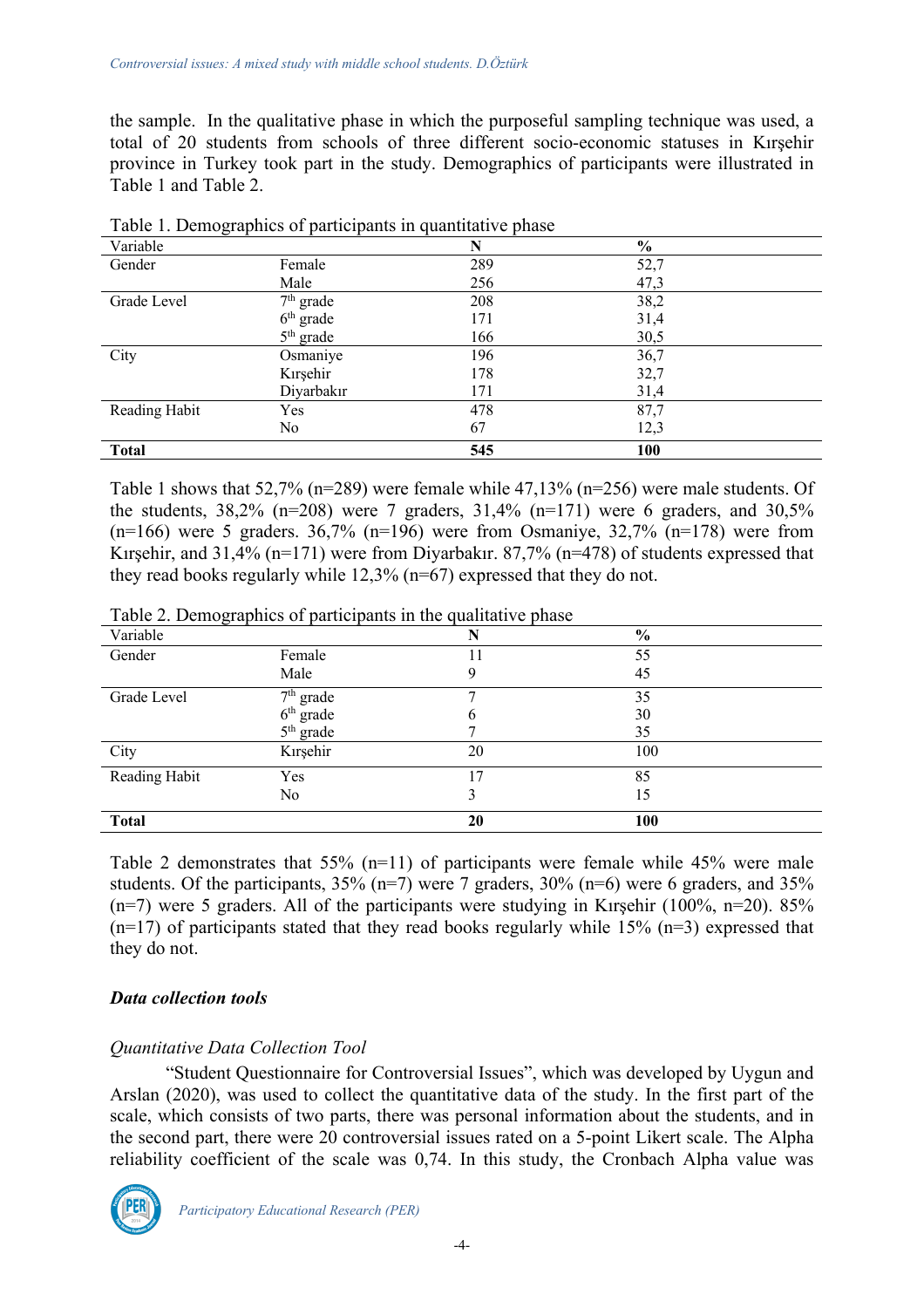checked to determine the reliability. It was 0,78. A reliability coefficient higher than 0,70 indicated that the questionnaire was reliable (Büyüköztürk, Çakmak, Akgün, Karadeniz, & Demirel, 2014).

## *Qualitative Data Collection Tool*

A semi-structured interview form which was developed by the researcher was used to collect the qualitative data of the study. Semi-structured interview form involves questions that were prepared in advance; however, it also allows interviewers to ask additional questions to gather more detailed information about those questions as well (Yıldırım & Şimşek, 2016). In this context, a literature review was conducted, 6 questions on controversial issues were prepared and presented to expert opinions. The questions were reviewed based on expert opinions and a pilot test was conducted with 6 students from 5, 6, and 7 grades, which indicated no problem. Face-to-face interviews were conducted with each student, which lasted approximately 15-20 minutes. The following questions were adressed in the semi-structured interview form:

- (1) What is a controversial issue in your opinion?
- (2) In which courses the controversial issues are covered?
- (3) Which controversial issues should be included in the social studies course? Why?
- (4) Which controversial issues should not be included in the social studies course? Why?

The research was approved by Kırşehir Ahi Evran University Social Sciences and Humanities Research and Publication Ethics Committee dated 27.05.2021 and numbered 2021/3/11.

## *Data analysis*

## *Quantitative data analysis*

The quantitative data were analyzed using SPSS 25 software. In the analysis of quantitative data, descriptive statistics (percentage, frequency, mean, standard deviation) and t-test and one-way analysis of variance/ANOVA were used since the data had normal distribution. Tukey test, one of the post hoc tests, was administered to determine between which groups the difference was. The normal distribution of the data was checked examining skewness and kurtosis values. The skewness values ranged from -1.620 to .483 while the kurtosis values varied between -1.518 and 1.769. The skewness and kurtosis values between  $+2$  and  $-2$  indicate the normal distribution of the data (George & Mallery, 2010). The 5 categories created to determine the opinions of the students on controversial issues can be seen in Table 3.

| ັ<br>Weight | Variants                 | Range         |  |
|-------------|--------------------------|---------------|--|
|             | <b>Strongly Agree</b>    | $4.20 - 5.00$ |  |
|             | Agree                    | 3.40-4.19     |  |
|             | Neutral                  | 2.60-3.39     |  |
|             | Disagree                 | 1.80-2.59     |  |
|             | <b>Strongly Disagree</b> | 1-1.79        |  |

| Table 3. Ranges of the scale |  |  |  |
|------------------------------|--|--|--|
|------------------------------|--|--|--|

## *Qualitative data analysis*

With the consent of the participants, the qualitative data obtained with the voice recorder were converted into text using the Microsoft Word software. These texts were

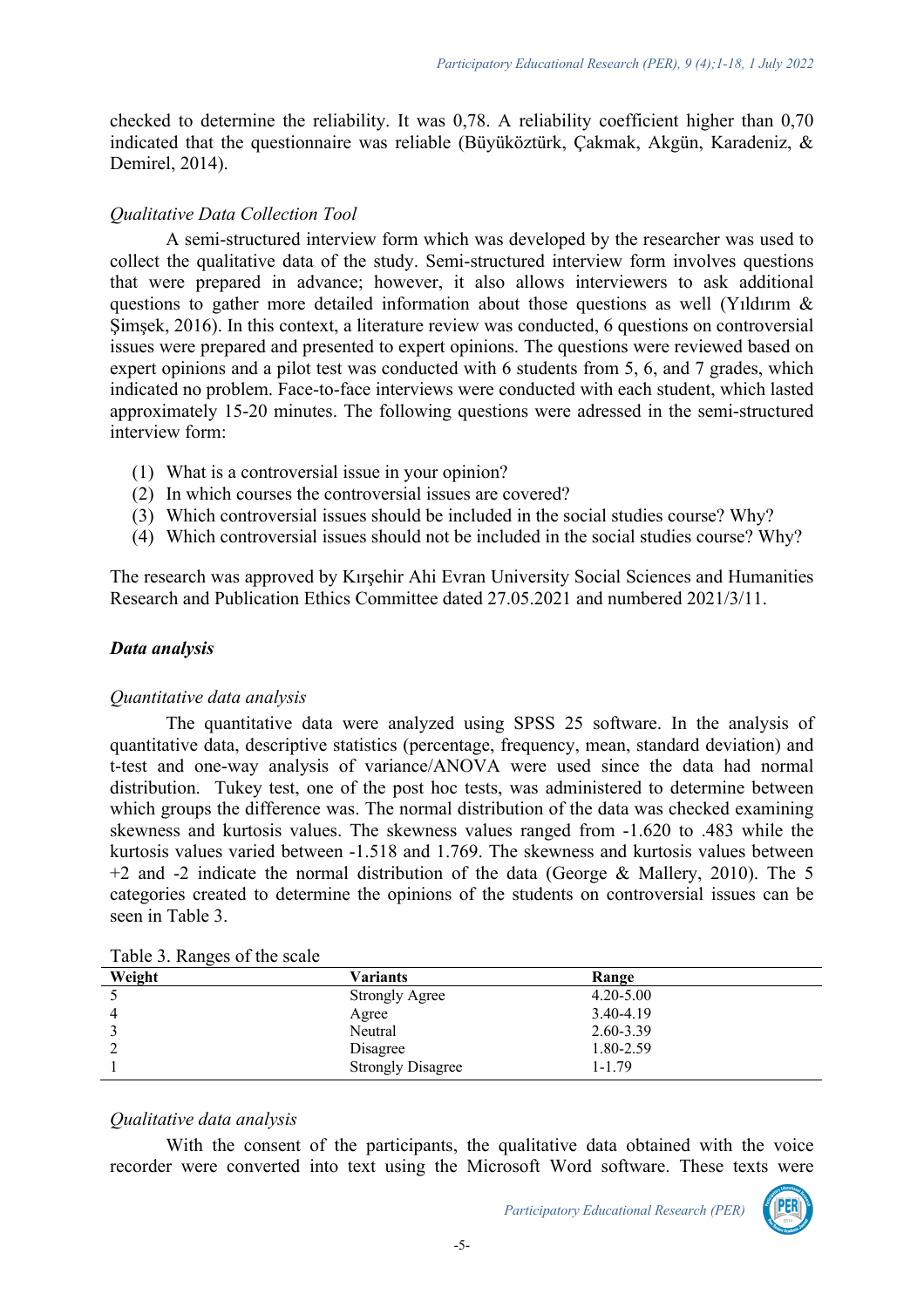analyzed using the MAXQDA 2020 qualitative data analysis software. The main purpose of content analysis is to reach concepts and relationships that can explain the collected data (Yıldırım & Şimşek, 2016). The texts were coded separately by two different researchers. The reliability was calculated 90% using the intercoder agreement correlation formula [Agreement/ (Agreement + Disagreement) x100] (Miles & Huberman, 1994). In this context, the interviews were analyzed in detail and divided into meaningful codes. Four themes were reached by combining the codes in common categories.

## **Results**

## *Opinions about including controversial issues*

The percentage (%) and frequencies (f) of students' opinions about including controversial issues are illustrated in Table 4.

| Items                  | Disagree<br>Strongly |                   | Disagree        |               | Neutral     |               | Agree       |               | Strongly<br>gree<br>$\blacktriangleleft$ |               |                           |           |
|------------------------|----------------------|-------------------|-----------------|---------------|-------------|---------------|-------------|---------------|------------------------------------------|---------------|---------------------------|-----------|
|                        | $\mathbf{f}$         | $\frac{0}{0}$     | $\mathbf f$     | $\frac{0}{0}$ | $\mathbf f$ | $\frac{0}{0}$ | $\mathbf f$ | $\frac{0}{0}$ | $\mathbf f$                              | $\frac{0}{0}$ | $\overline{\overline{X}}$ | <b>Ss</b> |
| Military Service       | 65                   | 11.9              | 71              | 13.0          | 134         | 24.6          | 111         | 20.4          | 164                                      | 30.1          | 3.43                      | 1.35      |
| Freedom of the         | 35                   | 6.4               | 54              | 9.9           | 154         | 28.3          | 147         | 27.0          | 155                                      | 28.4          | 3.61                      | 1.18      |
| Press                  |                      |                   |                 |               |             |               |             |               |                                          |               |                           |           |
| Religious              | 68                   | 12.5              | 77              | 14.1          | 148         | 27.2          | 99          | 18.2          | 153                                      | 28.1          | 3.35                      | 1.35      |
| Congregations          |                      |                   |                 |               |             |               |             |               |                                          |               |                           |           |
| Multiculturalism       | 20                   | 3.7               | 47              | 8.6           | 99          | 18.2          | 142         | 26.1          | 237                                      | 43.5          | 3.97                      | 1.13      |
| Fanaticism             | 67                   | 12.3              | 110             | 20.2          | 151         | 27.7          | 119         | 21.8          | 98                                       | 18.0          | 3.13                      | 1.27      |
| Inequality in          | 82                   | 15.0              | 76              | 13.9          | 134         | 24.6          | 92          | 16.9          | 161                                      | 29.5          | 3.31                      | 1.41      |
| Income                 |                      |                   |                 |               |             |               |             |               |                                          |               |                           |           |
| Distribution           |                      |                   |                 |               |             |               |             |               |                                          |               |                           |           |
| Migration              | 69                   | 12.7              | 108             | 19.8          | 149         | 27.3          | 109         | 20.0          | 110                                      | 20.2          | 3.15                      | 1.30      |
| <b>Animal Rights</b>   | 29                   | 5.3               | 30              | 5.5           | 62          | 11.4          | 122         | 22.4          | 302                                      | 55.5          | 4.17                      | 1.15      |
| Human Rights           | 26                   | 4.8               | 22              | 4.0           | 57          | 10.5          | 100         | 18.3          | 340                                      | 62.4          | 4.29                      | 1.11      |
| Internet               | 27                   | 5.0               | 47              | 8.6           | 106         | 19.4          | 147         | 27.0          | 218                                      | 40.0          | 3.88                      | 1.17      |
| Cloning                | 94                   | 17.2              | 82              | 15.0          | 203         | 37.2          | 58          | 10.6          | 108                                      | 19.8          | 3.00                      | 1.32      |
| Substance Abuse        | 192                  | 35.2              | 69              | 12.7          | 86          | 15.8          | 82          | 15.0          | 116                                      | 21.3          | 2.74                      | 1.57      |
| Media                  | 50                   | 9.2               | 70              | 12.8          | 146         | 26.8          | 146         | 26.8          | 133                                      | 24.4          | 3.44                      | 1.24      |
| Nuclear Power          | 86                   | 15.8              | 90              | 16.5          | 160         | 29.4          | 94          | 17.2          | 115                                      | 21.1          | 3.11                      | 1.34      |
| Plants                 |                      |                   |                 |               |             |               |             |               |                                          |               |                           |           |
| Privatization          | 53                   | 9.7               | 69              | 12.7          | 177         | 32.5          | 115         | 21.1          | 131                                      | 24.0          | 3.37                      | 1.24      |
| <b>Election System</b> | 52                   | 9.5               | 52              | 9.5           | 135         | 24.8          | 127         | 23.3          | 179                                      | 32.8          | 3.60                      | 1.28      |
| Violence               | 199                  | 36.5              | 76              | 13.9          | 83          | 15.2          | 47          | 8.6           | 140                                      | 25.7          | 2.73                      | 1.62      |
| Terrorism              | 205                  | 37.6              | 101             | 18.5          | 83          | 15.2          | 72          | 13.2          | 84                                       | 15.4          | 2.50                      | 1.48      |
| Traffic                | 67                   | 12.3              | 61              | 11.2          | 109         | 20.0          | 122         | 22.4          | 186                                      | 34.1          | 3.54                      | 1.37      |
| <b>TV Broadcasts</b>   | 59                   | $10.\overline{8}$ | $\overline{58}$ | 10.6          | 123         | 22.6          | 143         | 26.2          | 162                                      | 29.7          | 3.53                      | 1.30      |

Table 4. Percentages and frequencies of students' opinions about controversial issues

As can be seen in Table 4, when the students' opinions about the inclusion of controversial issues in social studies course were examined, it was observed that they expressed Human Rights ( $\bar{X}$  =4.29) at the "Strongly Agree" level.

The issues that the students expressed at the "Agree" level were Animal Rights ( $\bar{X}$  =4.17), Multiculturalism ( $\bar{X}$  =3.97) Internet ( $\bar{X}$  =3.88), Freedom of the Press ( $\bar{X}$  =3.61), Election System ( $\bar{X}$ =3.60), Traffic ( $\bar{X}$ =3.54), Tv Broadcasts ( $\bar{X}$ =3.53), Media ( $\bar{X}$ =3.44), and Military

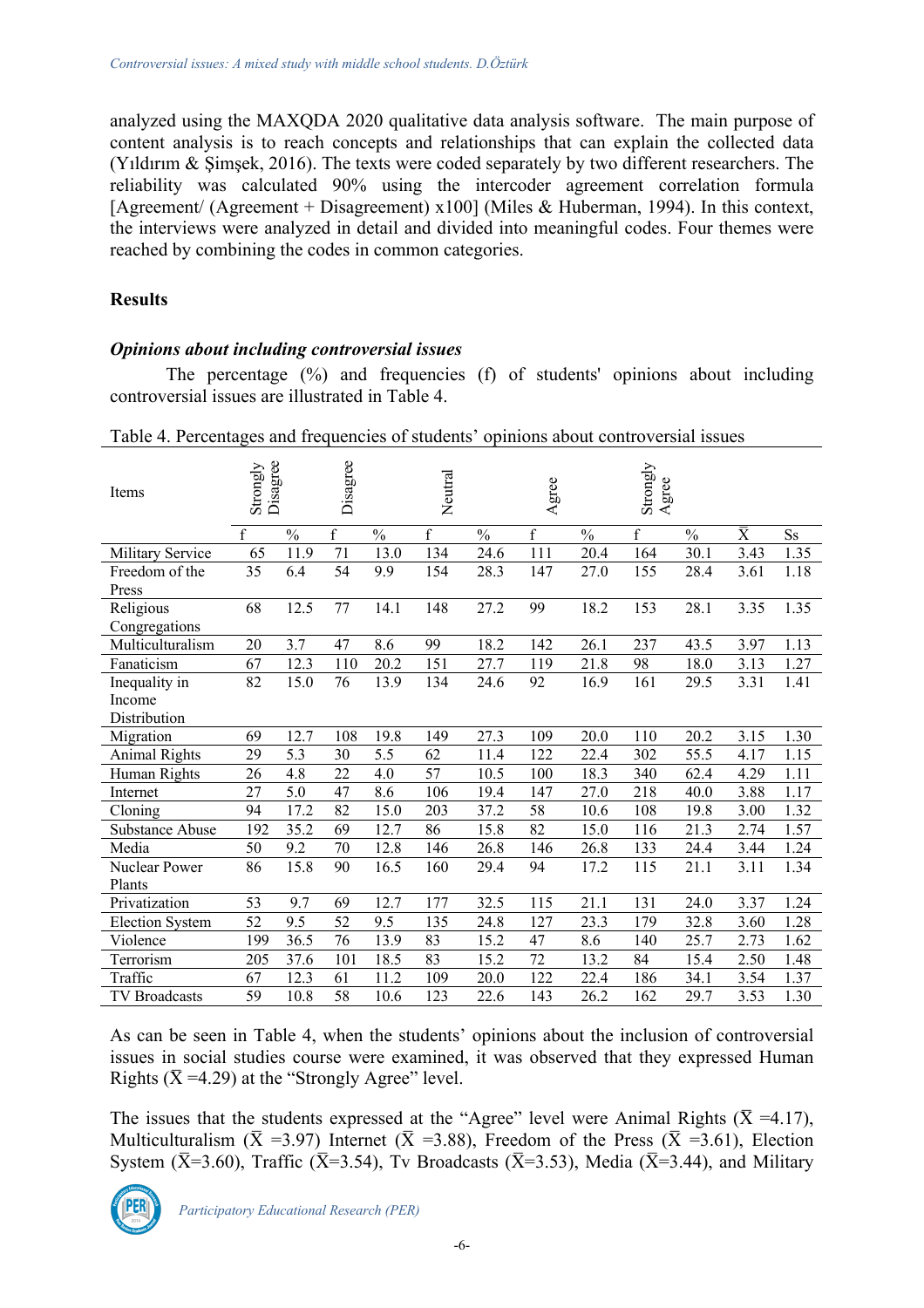Service ( $\bar{X}$ =3.43), respectively.

The issues that the students expressed at the "Neutral" level were Privatization ( $\bar{X}$ =3.37), Religious Congregations ( $\bar{X}$  =3.35), Inequality in Income Distribution ( $\bar{X}$  =3.31), Migration  $(\overline{X}$  =3.15), Fanaticism  $(\overline{X}$  =3.13), Nuclear Power Plants  $(\overline{X}$ =3.11), Cloning  $(\overline{X}$ =3.00), Substance Abuse ( $\bar{X}$  =2.74), and Violence ( $\bar{X}$ =2.73). The students expressed Terrorism  $(\overline{X}=2.50)$  at the "Disagree" level. They did not express any opinion at the "Strongly Disagree" level.

## *Opinions about including controversial issues in terms of gender*

Independent samples t-test was conducted to determine whether students' opinions about including controversial issues differed in terms of gender. The results can be seen in Table 5.

| Taste S. T test research regarding geneer variable |        |     |      |      |     |          |      |  |
|----------------------------------------------------|--------|-----|------|------|-----|----------|------|--|
| <b>Items</b>                                       | Group  |     |      | Sd   | df  |          |      |  |
| Military Service                                   | Female | 289 | 3.05 | 1.36 |     | $-7.255$ | .000 |  |
|                                                    | Male   | 256 | 3.86 | .20  | 543 |          |      |  |
| Fanaticism                                         | Female | 289 | 3.00 | .23  |     | $-2.417$ | .016 |  |
|                                                    | Male   | 256 | 3.26 | .30  |     |          |      |  |
|                                                    |        |     |      |      |     |          |      |  |

Table 5. T-test results regarding gender variable

The examination of Table 5 shows that male students' mean of Military Service was ( $\overline{X}$ =3.86) while the mean of female students was  $(\overline{X}=3.05)$ . Male students had significantly higher scores in their opinions about controversial issues in terms of Military Service [t (543) = -7.255; p<0.05]. In terms of fanaticism, the mean score of female students was  $(\overline{X}=3.00)$  whilst the mean score of male students was  $(\overline{X}=3.26)$ . Male students had significantly higher scores from fanaticism item  $[t(543) = -2.417; p < 0.05]$ .

## *Opinions about including controversial issues in terms of reading habits*

Independent samples t-test was conducted to determine whether students' opinions about including controversial issues differed in terms of reading habits. The results can be seen in Table 6.

|                      | Group | N   | $\overline{\overline{\mathbf{X}}}$ | Sd   | df     |      | p    |
|----------------------|-------|-----|------------------------------------|------|--------|------|------|
| Multiculturalism     | Yes   | 478 | 4.03                               | 1.09 |        | 3.59 | .000 |
|                      | No    | 67  | 3.50                               | 1.30 |        |      |      |
| <b>Animal Rights</b> | Yes   | 478 | 4.23                               | 1.10 |        | 3.58 | .000 |
|                      | No.   | 67  | 3.70                               | 1.38 |        |      |      |
| Human Rights         | Yes   | 478 | 4.35                               | 1.07 |        | 3.17 | .002 |
|                      | No    | 67  | 3.89                               | 1.29 | 67/478 |      |      |
| Privatization        | Yes   | 478 | 3.41                               | 1.22 | 545    | 2.40 | .017 |
|                      | No    | 67  | 3.02                               | 1.35 |        |      |      |
| Election System      | Yes   | 478 | 3.67                               | 1.27 |        | 3.52 | .000 |
|                      | No    | 67  | 3.08                               | .26  |        |      |      |

Table 6. T-test results regarding reading habit variable

Examination of Table 6 shows that the scores obtained from multiculturalism, animal rights, human rights, privatization, and election system significantly differed in terms of reading habit. In terms of multiculturalism, the mean score of students who had reading habits was  $(\overline{X}$ =4.03) while the mean score of students who did not have reading habits was ( $\overline{X}$ =3.50). Students who had reading habits had significantly higher scores from the multiculturalism

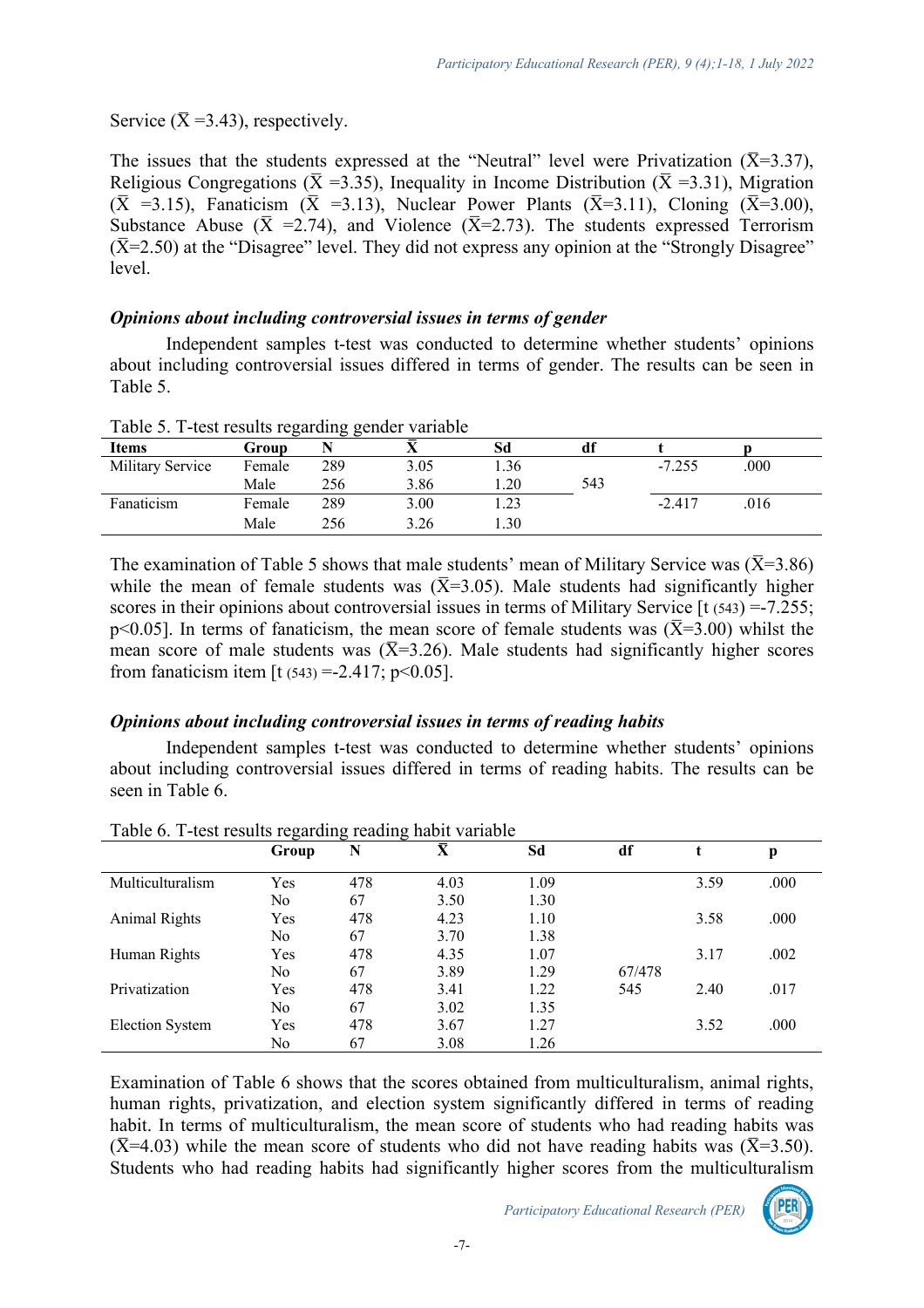item  $[t<sub>(545)</sub> = 3.59; p<0.05]$ . In terms of animal rights, the mean score of students who had reading habits was  $(\bar{X}=4.23)$  while the mean score of students who did not have reading habits was  $(\bar{X}=3.70)$ . Students who had reading habits had significantly higher scores from the animal rights item  $[t(545) = 3.58; p < 0.05]$ . In terms of human rights, the mean score of students who had reading habits was  $(\overline{X} = 4.35)$  while the mean score of students who did not have reading habits was  $(\overline{X}=3.89)$ . Students who had reading habits had significantly higher scores from the human rights item  $[t_{(545)} = 3.17; p<0.05]$ . In terms of privatization, the mean score of students who had reading habits was  $(\overline{x}=3.41)$  while the mean score of students who did not have reading habits was  $(\overline{X} = 3.02)$ . Students who had reading habits had significantly higher scores from the privatization item  $[t<sub>(545)</sub> = 2.40; p<0.05]$ . In terms of the election system, the mean score of students who had reading habits was  $(\overline{X}=3.67)$  while the mean score of students who did not have reading habits was  $(\overline{X}=3.08)$ . Students who had reading habits had significantly higher scores from the election system item  $[t<sub>(545)</sub> = 3.52; p<0.05]$ .

# *Opinions about including controversial issues in terms of grade levels*

One-way analysis of variance was conducted to determine whether students' opinions about including controversial issues differed in terms of grade levels. The results can be seen in Table 7.

| 2/542<br>3.87<br>5th<br>3.59<br>1.26<br>.021<br>$7-6$<br>166<br>6th<br>3.43<br>1.12<br>Freedom of the Press<br>171<br>7th<br>1.14<br>208<br>3.76<br>1.80<br>Total<br>3.61<br>544<br>544<br>$5 - 7$<br>2/542<br>5.54<br>.004<br>5th<br>166<br>3.60<br>1.36<br>Religious<br>1.27<br>6th<br>171<br>3.35<br>7th<br>208<br>3.14<br>1.37<br>Congregations<br>Total<br>544<br>3.35<br>1.35<br>544<br>2/542<br>6.64<br>$5 - 7$<br>5th<br>1.06<br>.001<br>166<br>4.14<br>Multiculturalism<br>6th<br>4.07<br>1.10<br>$6 - 7$<br>171<br>7th<br>208<br>3.75<br>1.18<br>3.35<br>1.35<br>Total<br>544<br>544<br>1.28<br>2/542<br>6.65<br>$6 - 7$<br>5th<br>3.09<br>.001<br>166<br>Fanaticism<br>1.24<br>6th<br>171<br>3.40<br>1.25<br>7th<br>208<br>2.93<br>544<br>1.27<br>544<br>Total<br>3.13<br>.032<br>$5 - 7$<br>4.34<br>1.07<br>2/542<br>3.46<br>5th<br>166<br>1.10<br><b>Animal Rights</b><br>6th<br>4.16<br>171<br>7th<br>208<br>4.03<br>1.24<br>544<br>4.17<br>1.15<br>544<br>Total<br>5.37<br>2/542<br>.005<br>$5 - 7$<br>5th<br>3.54<br>1.29<br>166<br>Privatization<br>6th<br>171<br>1.24<br>3.46<br>7th<br>208<br>3.15<br>1.17<br>1.24<br>Total<br>544<br>3.37<br>544<br>3.13<br>$7 - 6$<br>1.49<br>2/542<br>.045<br>5th<br>166<br>2.40<br>Terrorism<br>6th<br>171<br>2.35<br>1.42<br>7th<br>208<br>2.70<br>1.49<br>2.50<br>1.48<br>Total<br>544<br>544 | Items | Group | $\mathbf N$ | $\overline{\overline{X}}$ | Sd | df | ${\bf F}$ | $\mathbf{p}$ | Significant<br>difference |
|--------------------------------------------------------------------------------------------------------------------------------------------------------------------------------------------------------------------------------------------------------------------------------------------------------------------------------------------------------------------------------------------------------------------------------------------------------------------------------------------------------------------------------------------------------------------------------------------------------------------------------------------------------------------------------------------------------------------------------------------------------------------------------------------------------------------------------------------------------------------------------------------------------------------------------------------------------------------------------------------------------------------------------------------------------------------------------------------------------------------------------------------------------------------------------------------------------------------------------------------------------------------------------------------------------------------------------------------------------|-------|-------|-------------|---------------------------|----|----|-----------|--------------|---------------------------|
|                                                                                                                                                                                                                                                                                                                                                                                                                                                                                                                                                                                                                                                                                                                                                                                                                                                                                                                                                                                                                                                                                                                                                                                                                                                                                                                                                        |       |       |             |                           |    |    |           |              |                           |
|                                                                                                                                                                                                                                                                                                                                                                                                                                                                                                                                                                                                                                                                                                                                                                                                                                                                                                                                                                                                                                                                                                                                                                                                                                                                                                                                                        |       |       |             |                           |    |    |           |              |                           |
|                                                                                                                                                                                                                                                                                                                                                                                                                                                                                                                                                                                                                                                                                                                                                                                                                                                                                                                                                                                                                                                                                                                                                                                                                                                                                                                                                        |       |       |             |                           |    |    |           |              |                           |
|                                                                                                                                                                                                                                                                                                                                                                                                                                                                                                                                                                                                                                                                                                                                                                                                                                                                                                                                                                                                                                                                                                                                                                                                                                                                                                                                                        |       |       |             |                           |    |    |           |              |                           |
|                                                                                                                                                                                                                                                                                                                                                                                                                                                                                                                                                                                                                                                                                                                                                                                                                                                                                                                                                                                                                                                                                                                                                                                                                                                                                                                                                        |       |       |             |                           |    |    |           |              |                           |
|                                                                                                                                                                                                                                                                                                                                                                                                                                                                                                                                                                                                                                                                                                                                                                                                                                                                                                                                                                                                                                                                                                                                                                                                                                                                                                                                                        |       |       |             |                           |    |    |           |              |                           |
|                                                                                                                                                                                                                                                                                                                                                                                                                                                                                                                                                                                                                                                                                                                                                                                                                                                                                                                                                                                                                                                                                                                                                                                                                                                                                                                                                        |       |       |             |                           |    |    |           |              |                           |
|                                                                                                                                                                                                                                                                                                                                                                                                                                                                                                                                                                                                                                                                                                                                                                                                                                                                                                                                                                                                                                                                                                                                                                                                                                                                                                                                                        |       |       |             |                           |    |    |           |              |                           |
|                                                                                                                                                                                                                                                                                                                                                                                                                                                                                                                                                                                                                                                                                                                                                                                                                                                                                                                                                                                                                                                                                                                                                                                                                                                                                                                                                        |       |       |             |                           |    |    |           |              |                           |
|                                                                                                                                                                                                                                                                                                                                                                                                                                                                                                                                                                                                                                                                                                                                                                                                                                                                                                                                                                                                                                                                                                                                                                                                                                                                                                                                                        |       |       |             |                           |    |    |           |              |                           |
|                                                                                                                                                                                                                                                                                                                                                                                                                                                                                                                                                                                                                                                                                                                                                                                                                                                                                                                                                                                                                                                                                                                                                                                                                                                                                                                                                        |       |       |             |                           |    |    |           |              |                           |
|                                                                                                                                                                                                                                                                                                                                                                                                                                                                                                                                                                                                                                                                                                                                                                                                                                                                                                                                                                                                                                                                                                                                                                                                                                                                                                                                                        |       |       |             |                           |    |    |           |              |                           |
|                                                                                                                                                                                                                                                                                                                                                                                                                                                                                                                                                                                                                                                                                                                                                                                                                                                                                                                                                                                                                                                                                                                                                                                                                                                                                                                                                        |       |       |             |                           |    |    |           |              |                           |
|                                                                                                                                                                                                                                                                                                                                                                                                                                                                                                                                                                                                                                                                                                                                                                                                                                                                                                                                                                                                                                                                                                                                                                                                                                                                                                                                                        |       |       |             |                           |    |    |           |              |                           |
|                                                                                                                                                                                                                                                                                                                                                                                                                                                                                                                                                                                                                                                                                                                                                                                                                                                                                                                                                                                                                                                                                                                                                                                                                                                                                                                                                        |       |       |             |                           |    |    |           |              |                           |
|                                                                                                                                                                                                                                                                                                                                                                                                                                                                                                                                                                                                                                                                                                                                                                                                                                                                                                                                                                                                                                                                                                                                                                                                                                                                                                                                                        |       |       |             |                           |    |    |           |              |                           |
|                                                                                                                                                                                                                                                                                                                                                                                                                                                                                                                                                                                                                                                                                                                                                                                                                                                                                                                                                                                                                                                                                                                                                                                                                                                                                                                                                        |       |       |             |                           |    |    |           |              |                           |
|                                                                                                                                                                                                                                                                                                                                                                                                                                                                                                                                                                                                                                                                                                                                                                                                                                                                                                                                                                                                                                                                                                                                                                                                                                                                                                                                                        |       |       |             |                           |    |    |           |              |                           |
|                                                                                                                                                                                                                                                                                                                                                                                                                                                                                                                                                                                                                                                                                                                                                                                                                                                                                                                                                                                                                                                                                                                                                                                                                                                                                                                                                        |       |       |             |                           |    |    |           |              |                           |
|                                                                                                                                                                                                                                                                                                                                                                                                                                                                                                                                                                                                                                                                                                                                                                                                                                                                                                                                                                                                                                                                                                                                                                                                                                                                                                                                                        |       |       |             |                           |    |    |           |              |                           |
|                                                                                                                                                                                                                                                                                                                                                                                                                                                                                                                                                                                                                                                                                                                                                                                                                                                                                                                                                                                                                                                                                                                                                                                                                                                                                                                                                        |       |       |             |                           |    |    |           |              |                           |
|                                                                                                                                                                                                                                                                                                                                                                                                                                                                                                                                                                                                                                                                                                                                                                                                                                                                                                                                                                                                                                                                                                                                                                                                                                                                                                                                                        |       |       |             |                           |    |    |           |              |                           |
|                                                                                                                                                                                                                                                                                                                                                                                                                                                                                                                                                                                                                                                                                                                                                                                                                                                                                                                                                                                                                                                                                                                                                                                                                                                                                                                                                        |       |       |             |                           |    |    |           |              |                           |
|                                                                                                                                                                                                                                                                                                                                                                                                                                                                                                                                                                                                                                                                                                                                                                                                                                                                                                                                                                                                                                                                                                                                                                                                                                                                                                                                                        |       |       |             |                           |    |    |           |              |                           |
|                                                                                                                                                                                                                                                                                                                                                                                                                                                                                                                                                                                                                                                                                                                                                                                                                                                                                                                                                                                                                                                                                                                                                                                                                                                                                                                                                        |       |       |             |                           |    |    |           |              |                           |
|                                                                                                                                                                                                                                                                                                                                                                                                                                                                                                                                                                                                                                                                                                                                                                                                                                                                                                                                                                                                                                                                                                                                                                                                                                                                                                                                                        |       |       |             |                           |    |    |           |              |                           |
|                                                                                                                                                                                                                                                                                                                                                                                                                                                                                                                                                                                                                                                                                                                                                                                                                                                                                                                                                                                                                                                                                                                                                                                                                                                                                                                                                        |       |       |             |                           |    |    |           |              |                           |
|                                                                                                                                                                                                                                                                                                                                                                                                                                                                                                                                                                                                                                                                                                                                                                                                                                                                                                                                                                                                                                                                                                                                                                                                                                                                                                                                                        |       |       |             |                           |    |    |           |              |                           |

Table 7. ANOVA results regarding grade level variable

Examination of Table 7 shows that the scores obtained from freedom of the press, religious congregations, multiculturalism, fanaticism, animal rights, privatization, and terrorism

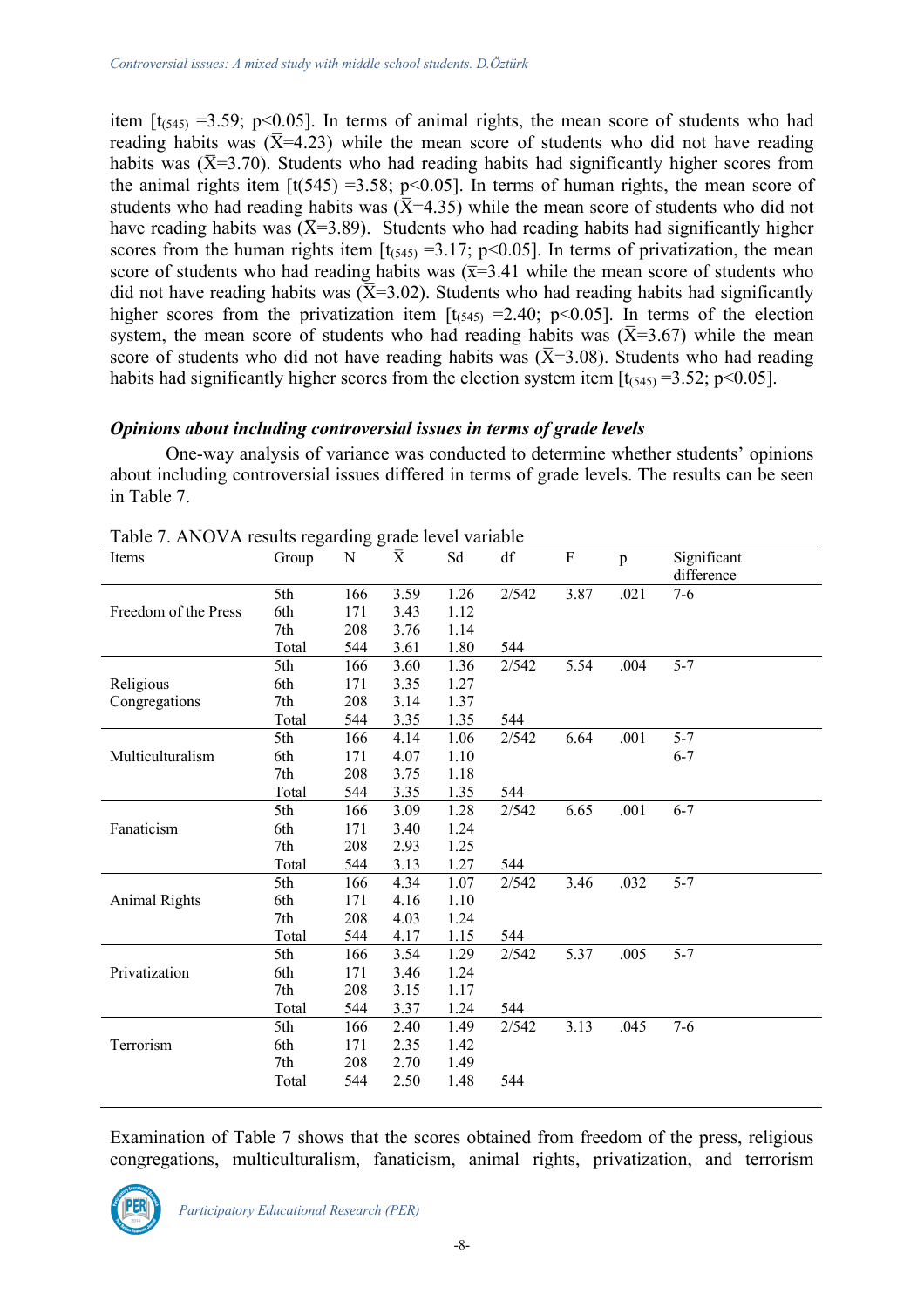significantly differed in terms of grade level  $[F_{(2-542)} = 3.87, 5.54, 6.64, 6.65, 3.46, 5.37, 3.13;$ p<0.05]. In terms of freedom of the press, the significant difference was between 6 and 7 graders in favor of 7 graders; in terms of religious congregations, the significant difference was between 5 and 7 graders in favor of 5 graders; in terms of multiculturalism, the significant difference was between 5 and 7 graders in favor of 5 graders and was between 6 and 7 graders in favor of 6 graders; in terms of fanaticism, the significant difference was between 6 and 7 graders in favor of 6 graders; in terms of animal rights, the significant difference was between 5 and 7 graders in favor of 5 graders; in terms of privatization, the significant difference was between 5 and 7 graders in favor of 5 graders; and in terms of terrorism, the significant difference was between 7 and 6 graders in favor of 7 graders.

#### *Opinions about including controversial issues in terms of the city they live in*

One-way analysis of variance was conducted to determine whether students' opinions about including controversial issues differed in terms of the city they live in. The results can be seen in Table 8.

| $\overline{\mathrm{X}}$<br>df<br>F<br>Sd<br>N<br>Significant<br>Group<br>p<br>difference<br>5.427<br>Kırşehir<br>178<br>4.18<br>1.05<br>.005<br>Kırşehir-<br>Multiculturalism<br>Diyarbakır<br>Osmaniye<br>196<br>3.92<br>1.17<br>2/542<br>171<br>Diyarbakır<br>3.79<br>1.14 |             |
|------------------------------------------------------------------------------------------------------------------------------------------------------------------------------------------------------------------------------------------------------------------------------|-------------|
|                                                                                                                                                                                                                                                                              |             |
|                                                                                                                                                                                                                                                                              |             |
|                                                                                                                                                                                                                                                                              |             |
|                                                                                                                                                                                                                                                                              |             |
|                                                                                                                                                                                                                                                                              |             |
| 545<br>1.37<br>Total<br>3.97                                                                                                                                                                                                                                                 |             |
| Kırşehir<br>5.215<br>.006<br>178<br>4.33<br>1.09<br>Kırşehir-                                                                                                                                                                                                                |             |
| 2/542<br>196<br>3.96<br>1.32<br><b>Animal Rights</b><br>Osmaniye<br>Osmaniye                                                                                                                                                                                                 |             |
| Diyarbakır<br>171<br>4.23<br>.96                                                                                                                                                                                                                                             |             |
| 1.15<br>Total<br>545<br>4.17                                                                                                                                                                                                                                                 |             |
| 6.546<br>Kırşehir<br>1.60<br>.002<br>Kırşehir-<br>178<br>3.06                                                                                                                                                                                                                |             |
| 2/542<br>Osmaniye<br>196<br>2.47<br>1.57<br>Substance Abuse<br>Osmaniye                                                                                                                                                                                                      |             |
| Diyarbakır<br>171<br>2.71<br>1.48                                                                                                                                                                                                                                            |             |
| Total<br>545<br>2.74<br>1.57                                                                                                                                                                                                                                                 |             |
| Nuclear<br>Kırşehir<br>178<br>1.29<br>3.669<br>.026<br>3.20<br>Power                                                                                                                                                                                                         | Diyarbakır- |
| 2/542<br>196<br>Plants<br>2.90<br>1.41<br>Osmaniye<br>Osmaniye                                                                                                                                                                                                               |             |
| 1.29<br>Diyarbakır<br>171<br>3.25                                                                                                                                                                                                                                            |             |
| Total<br>545<br>3.11<br>1.34                                                                                                                                                                                                                                                 |             |
| 4.647<br>.010<br>Kırşehir-<br>Violence<br>Kırşehir<br>1.61<br>178<br>2.98                                                                                                                                                                                                    |             |
| 2/542<br>196<br>2.47<br>1.58<br>Osmaniye<br>Osmaniye                                                                                                                                                                                                                         |             |
| Diyarbakır<br>171<br>1.65<br>2.74                                                                                                                                                                                                                                            |             |
| 545<br>2.73<br>1.62<br>Total                                                                                                                                                                                                                                                 |             |
| Terrorism<br>.005<br>5.370<br>Kırşehir-<br>Kırşehir<br>178<br>2.76<br>1.58                                                                                                                                                                                                   |             |
| Osmaniye<br>2/542<br>196<br>2.26<br>1.43<br>Osmaniye                                                                                                                                                                                                                         |             |
| Diyarbakır<br>171<br>2.50<br>1.38                                                                                                                                                                                                                                            |             |
| 1.48<br>Total<br>545<br>2.50                                                                                                                                                                                                                                                 |             |

Table 8. ANOVA results regarding the city variable

Examination of Table 8 shows that the scores obtained from multiculturalism, animal rights, substance abuse, nuclear power plants, violence, and terrorism significantly differed in terms of the city they live in  $[F (2-542) = 5.427, 5.215, 6.546, 3.669, 4.647, 5.370; p<0.05]$ . In terms of multiculturalism, the significant difference was between the students living in Kırşehir and Diyarbakır in favor of those living in Kırşehir; in terms of animal rights, the significant difference was between the students living in Kırşehir and Osmaniye in favor of those living in Kırşehir; in terms of substance abuse, the significant difference was between the students living in Kırşehir and Osmaniye in favor of those living in Kırşehir; in terms of nuclear power plants, the significant difference was between the students living in Diyarbakır and Osmaniye

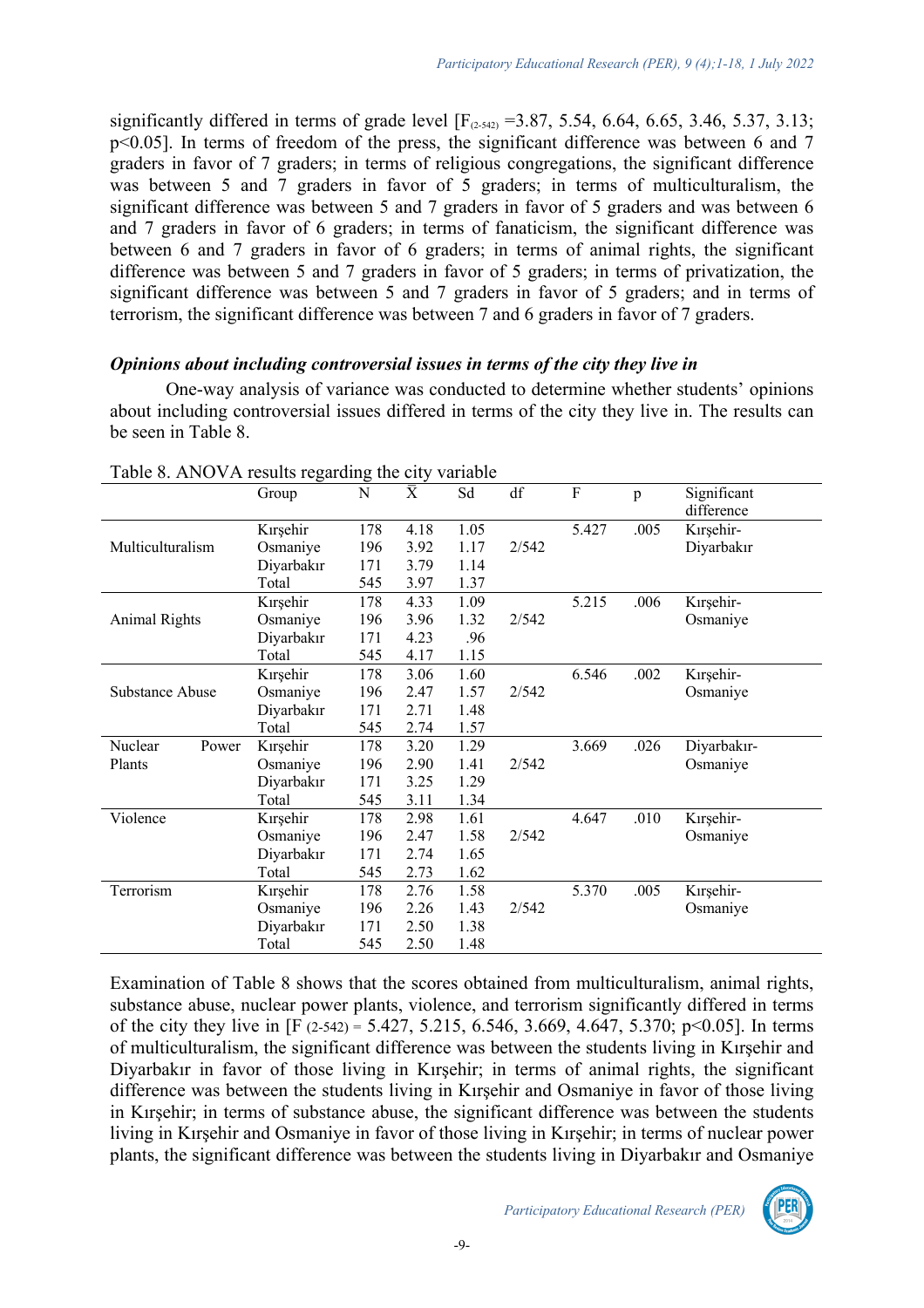in favor of those living in Diyarbakır; in terms of violence, the significant difference was between the students living in Kırşehir and Osmaniye in favor of those living in Kırşehir; and in terms of terrorism, the significant difference was between the students living in Kırşehir and Osmaniye in favor of those living in Kırşehir.

# *Findings regarding the qualitative data*

As a result of the analysis of the data obtained from the answers given by the students to the questions about the controversial issues, the findings were presented in four themes using direct quotations. These themes were illustrated in Figure 1.



Figure 1. The hierarchical code-subcode model of themes

# *The meaning/structure of controversial issues*

The participants were first asked, "What is a controversial issue in your opinion?" With this question, it was tried to understand how the students perceived the controversial issue. The findings were demonstrated in Figure 2 under the theme of the meaning/structure of the controversial issue.



Figure 2. The hierarchical code-subcode model of the meaning/structure of controversial issues



*Participatory Educational Research (PER)*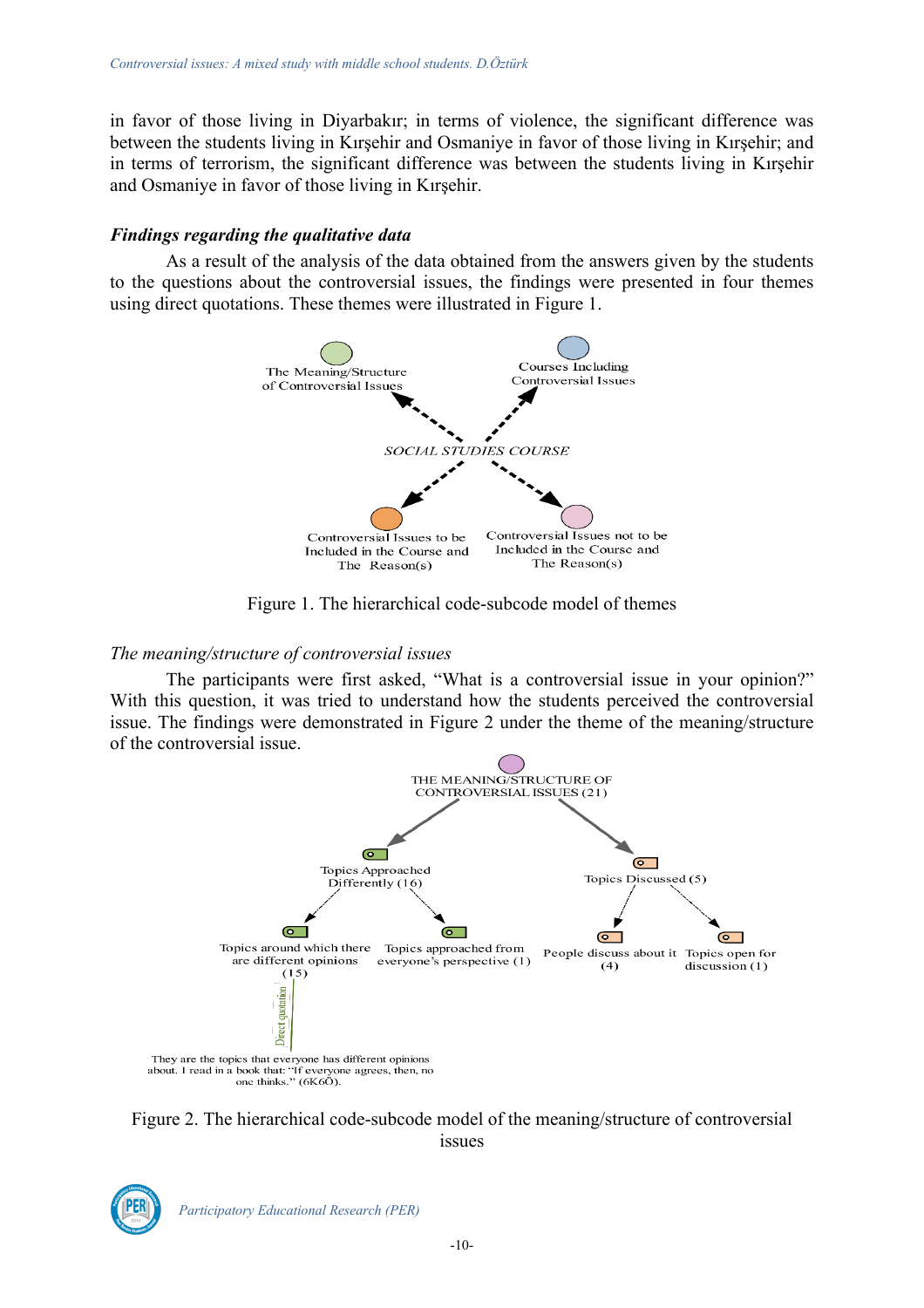As can be seen in Figure 2, the meaning/structure of the controversial issues theme was composed of two categories. These were topics approached differently and topics discussed.

In the category of topics approached differently, the participants stated that the controversial issue is a topic on which people have different ideas or thoughts making individuals think about the same issue through different perspectives. The student coded 7E2Ö expressed controversial issues are the topics approached differently as: "*Most people have varying opinions on the controversial issue. In other words, if there are a lot of opinions on a topic, that topic is controversial."*

In the category of topics discussed, the participants stated that controversial issues are the topics that people discuss or the topics that are suitable for discussion. The student coded 6K4Ö expressed that these topics are controversial issues as: "*Recently, people have been talking and discussing issues such as Covid-19, the measures taken regarding the virus, and the depletion of water. Controversial issues like this are the ones people discuss.*"

## *Courses including controversial issues*

The participants were asked "In which courses the controversial issues are covered?" to determine their opinions about the courses covering controversial issues. The findings were demonstrated in Graph 1 under the theme of courses including controversial issues.



Graph 1. The statistics of subcodes of courses including controversial issues theme

As can be seen in Graph 1, the theme of courses including controversial issues was composed of two categories. These were social sciences and natural sciences.

In the social sciences category, the participants expressed those controversial issues were covered in social studies (f:19), Turkish (f:10), religious culture and morals (f:3), psychological counseling and guidance (f:1). According to the findings, it was observed that controversial issues are mostly included in the social studies course. The student coded 6E3Ö stated that controversial issues were mostly covered in social studies as: "*It is covered more in the social studies course because the content of the social studies course is very suitable for these subjects. Some controversial topics can even be the subject of our course. We also study social life in the social studies class. Controversial issues are also covered more in this course because they are included in social life*."

In the natural sciences category, the participants indicated that controversial issues were

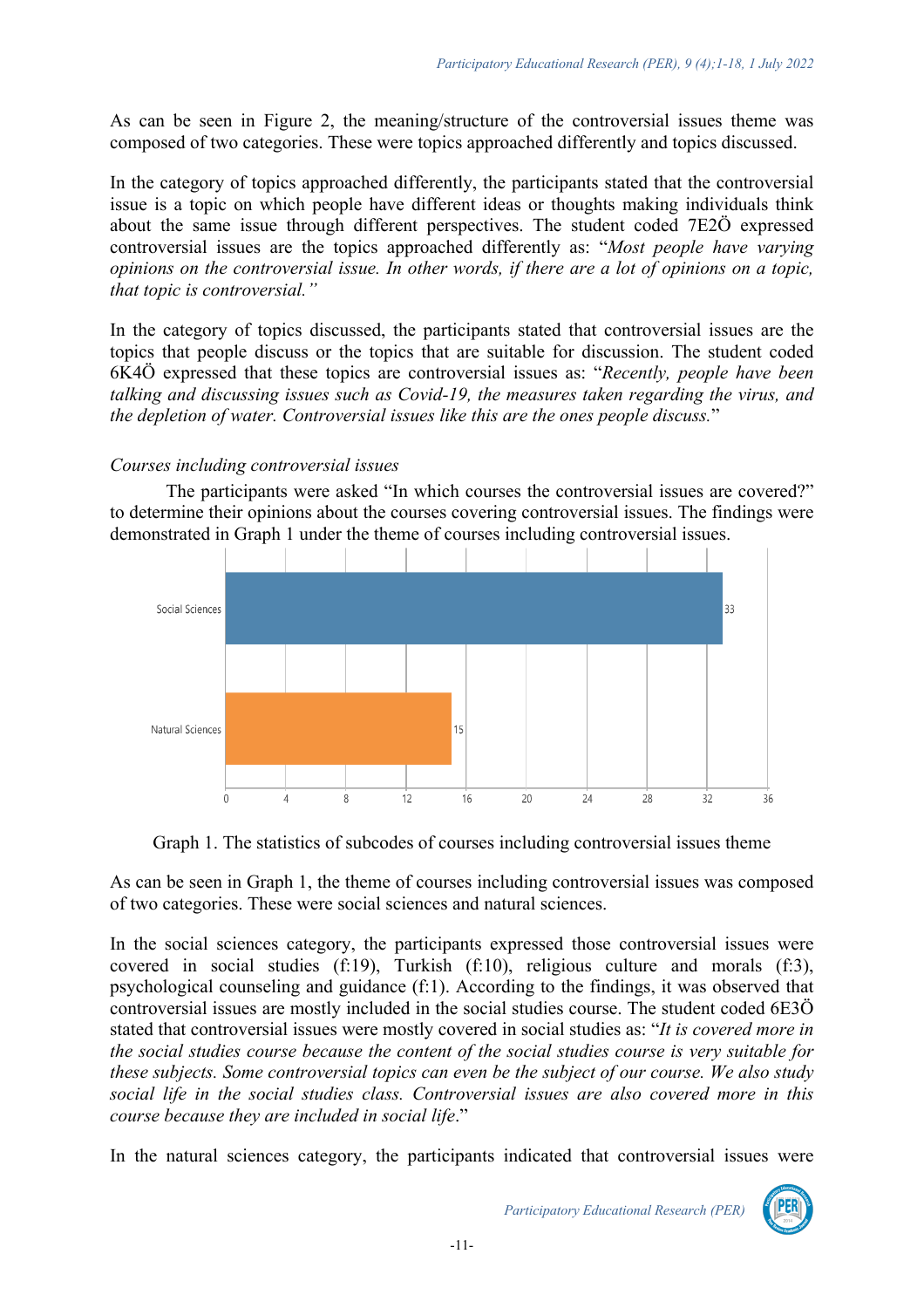covered in science (f:13) and math (f:3). According to the findings, it was observed that science was the course in which the most controversial topics were covered after the social studies course. The student coded 5E7Ö expressed those controversial issues are covered in a science course as: *"I think controversial issues, which concern people and pose a problem, entail seeking solutions through science, so controversial issues are included in the science course. For example, the problem of global warming, depletion of water resources.*"

## *Controversial issues to be included in the course and its reasons*

The participants were asked "Which controversial issues should be included in the social studies course? Why?" to determine their opinions about which issues they want to be covered in courses and their reasons. The findings were illustrated in Figure 3 under the theme of controversial issues to be included in the course and its reasons.



Figure 3. The hierarchical code-subcode model of the controversial issues to be included in the course and its reasons

As can be seen in Figure 3, the theme of controversial issues to be included in the course and its reasons was composed of two categories. These are controversial issues and their reasons.

In the category of controversial issues, the participants expressed that they want topics about social (violence (f:21), rights (f:14)) most and environment (global warming (f:12), environment pollution (f:11)) to be covered in social studies course. Moreover, they wanted topics about health (Covid-19(f:8), measures taken against the pandemic (f:8), vaccine (f:3)) as well as the state (relations with neighbors (f:9), administration (f:3)) to be covered in social studies course. Additionally, they wanted other topics such as the economy (euro rate increase (f:6), the effects of the pandemic on economy (f:2)), communication (media (f:3), Tv broadcasts (f:3)), state security (terrorism (f:4), military service (f:3)), and education (distant education (f:3), equality of opportunity in education (f:3)) to be covered.

The student coded 7E6Ö expressed his opinions about violence, which is among the controversial issues in the social area, as: *"I mean violence in general. I am not talking about violence against women, but against children, men, and animals. This has been witnessed a lot lately. What can be done to prevent this situation, what measures can be taken? These should be addressed so that it can be prevented."* while 7K5Ö stated her opinions about terrorism, which is among the controversial issues in state security, as: "*I think the issue of terrorism should also be included. Not in a very detailed fashion, but it should be mentioned superficially so that children stay away from it."*



*Participatory Educational Research (PER)*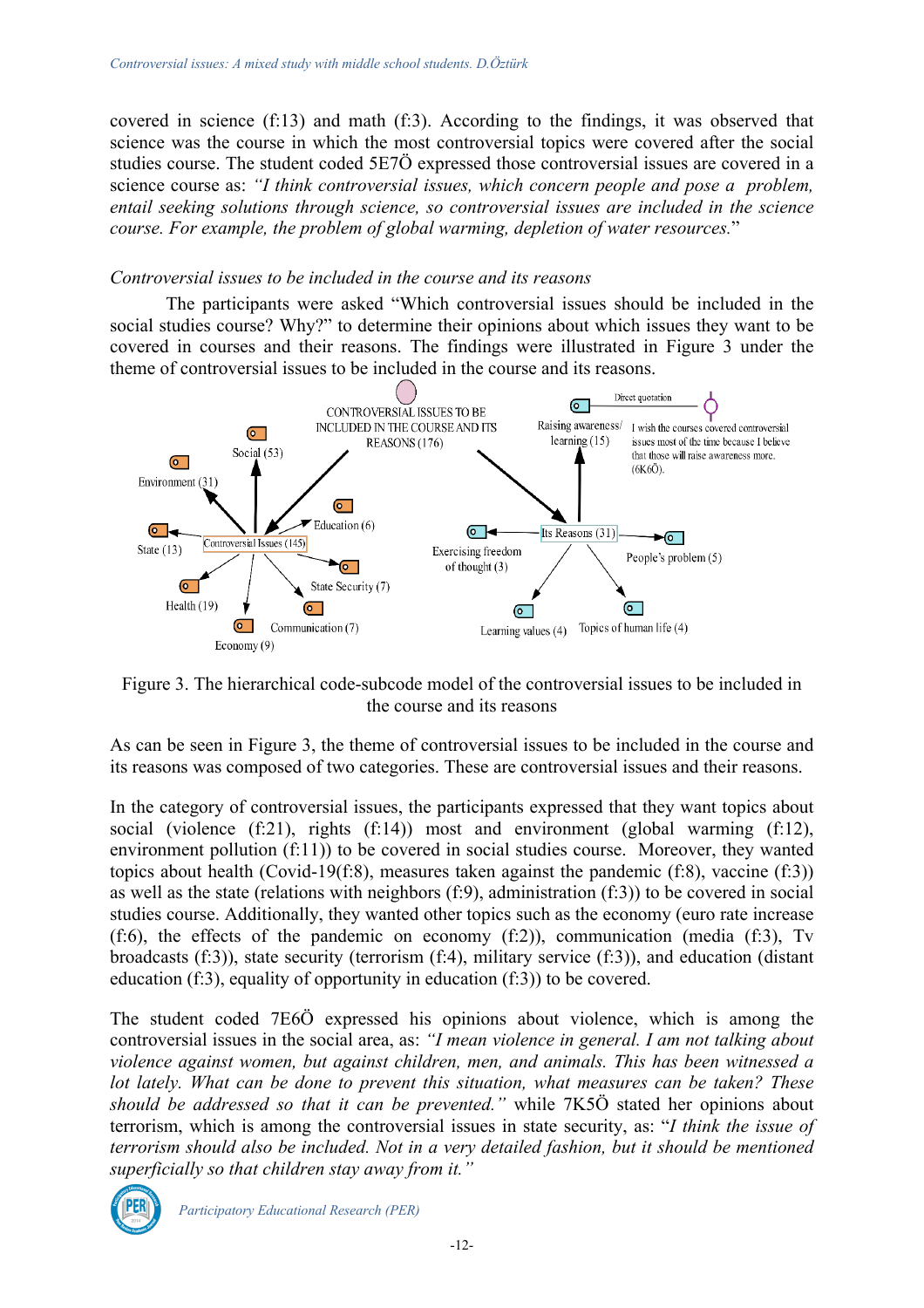In the category of its reasons, the participants expressed that they want controversial issues to be included in social studies course to develop awareness and learn about them (f:15). Moreover, they stated that controversial issues should be included because they are people's problems (f:5) and they are already a part of human life (f:4). They also expressed that these issues provide the chance to exercise the freedom of thought (f:3) and learn some values (f:4).

The student coded 6K5Ö expressed her opinions about learning controversial issues and developing awareness as: *"Controversial issues can somehow enter our lives. For example, Covid-19 suddenly entered our lives and has become a part of our lives now. We need to learn many controversial issues like this for our daily life. It is not just about the lesson."* 

#### *Controversial issues not to be included in the course and its reasons*

The participants were asked "Which controversial issues should not be included in the social studies course? Why?" to determine their opinions about which issues they do not want to be covered in courses and their reasons. The findings were illustrated in Figure 4 under the theme of controversial issues not to be included in the course and its reasons.



Figure 4. The hierarchical code-subcode model of the controversial issues not to be included in the course and its reasons

As can be seen in Figure 4, the theme of controversial issues not to be included in the course and its reasons was composed of two categories. These are controversial issues and its reasons. In the category of controversial issues, the participants expressed that they do not want topics about the state (politics (f:5), political parties (f:5), government (f:3)) most, and then, the state security (military service (f:6), terrorism (f:3)) to be covered in social studies course. The participants also expressed that they do not want some controversial issues in the social field (child abuse (f:4), violence against children (f:3)) to be covered.

The student coded 6K5Ö expressed her opinions about not including controversial issues about the state as: *"It is often not possible to discuss political parties or talk about the government in the classroom. What is said during the speech is conveyed to our families and even to the school administration later on."* while the student coded 7K4Ö stated her opinions about state security as: "*In my opinion, there is no need to include topics such as the military system and the army. These topics can be included and discussed in television broadcasts, meetings, discussion programs, but there is no point in including them in the course."*

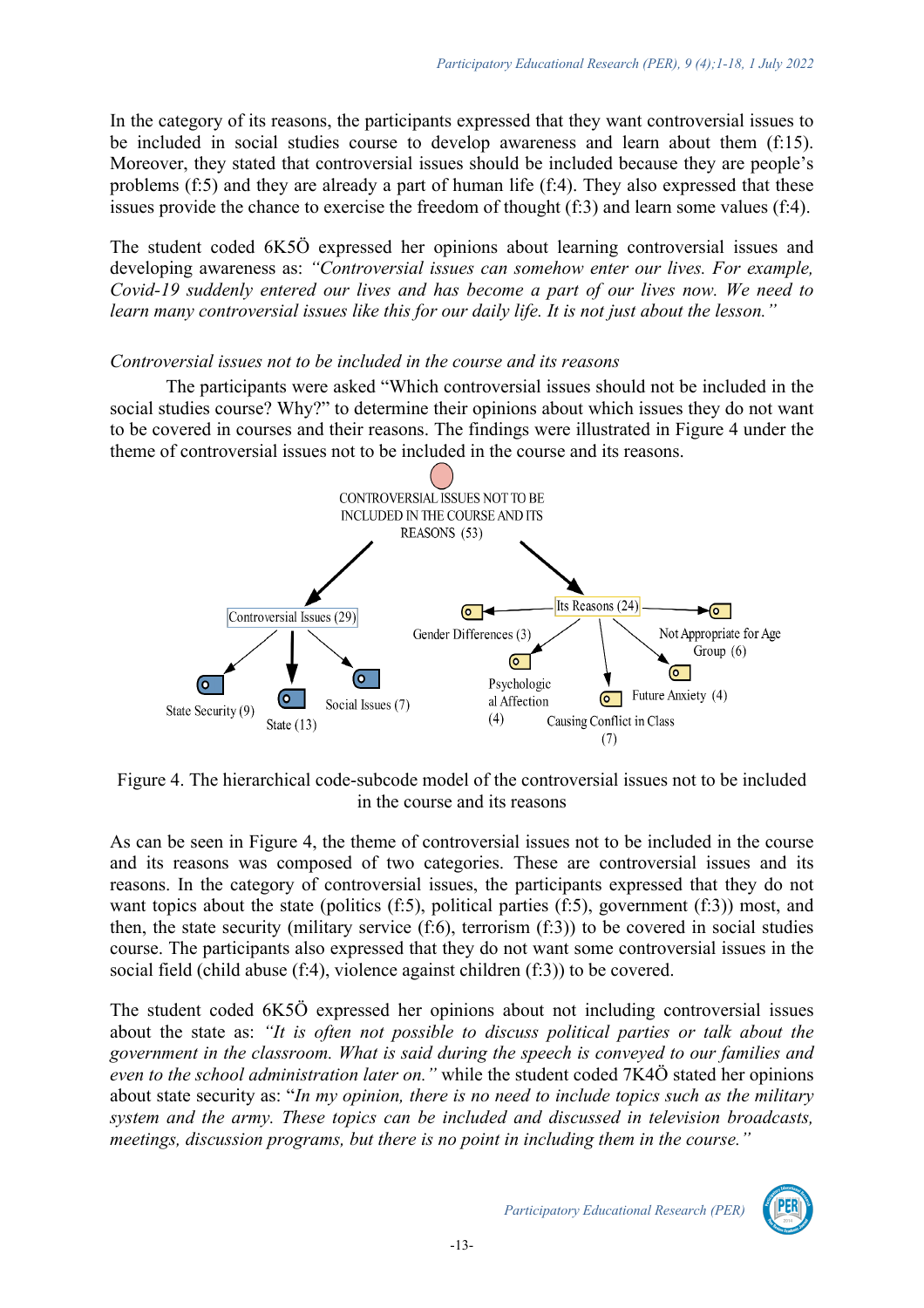In the category of its reasons, the participants expressed that they do not want controversial issues to be included in social studies course because they cause conflict in the classroom (f:7), they are not appropriate to students' age (f:6), they affect students psychologically (f:4), some students are not able to talk freely due to future anxiety (f:4), gender differences (f:3).

The student coded 7K5Ö explained her opinions about not including controversial issues in the classroom due to the likelihood of conflict in the classroom as*: "Because when my opinion and someone else's opinion are different, there are many fights and conflicts in the classroom. This happens verbally rather than physically. It happens especially in matters related to politics, political parties, or government. Therefore, these issues should not be included in order not to cause a fight.*" while the student coded 6K6Ö expressed her opinions about not including controversial issues due to the age barrier and the likelihood of affecting students psychologically as: "*Before including a controversial issue in the course, our psychological readiness should also be considered. We are too young for some issues; it may cause some psychological problems for us. In other words, issues that affect us negatively and cause us to feel mentally depressed should not be included.*"

## **Conclusion, Discussion, and Recommendations**

The purpose of this research was to determine middle school students' opinions about including controversial issues in social studies course. According to the quantitative results of the research, it was found that the controversial issue that the students want to be included in the social studies course the most is human rights, while the issue that they do not want to be included in the social studies course is terrorism. This finding is supported by the study of Çopur and Demirel (2016). Similarly, in a study conducted by Öztürk and Kuş (2019), it was found that human rights is among the most frequent issues covered by social studies teachers. This situation can be interpreted as those teachers and students have a common opinion on including human rights in social studies lessons.

According to another result, it was found that male students had a more positive view of including some controversial issues (military service and fanaticism) than female students. This result can be interpreted as gender differences have an impact on opinions on controversial issues. This result is consistent with the results of Ersoy's (2010) study.

Another result in this dimension was that the students' opinions on the inclusion of controversial issues in the course differed in terms of their reading habits. There was a significant difference in favor of the students who read books about including some controversial issues such as multiculturalism, animal rights, human rights, privatization, and the electoral system. This situation may be related to the formal operational period that the students are in because it is the period when individuals develop high-level mental skills and seek solutions to social problems (Küçükkaragöz, 2007).

Another result of the research was that students' opinions differed in terms of grade levels and the city they live in. There was a significant difference in favor of 7 graders in terms of freedom of the press and terrorism. In their study, Uygun and Arslan (2020) determined that human rights were the topic that 7 graders wanted to be included in the social studies course the most, but terrorism was the topic that most of the students did not want to be included.

According to the qualitative results of the research, it was observed that the participants defined the concept of the controversial issue as the topics that were approached differently, and the topics discussed. When the literature was reviewed, it was also observed that

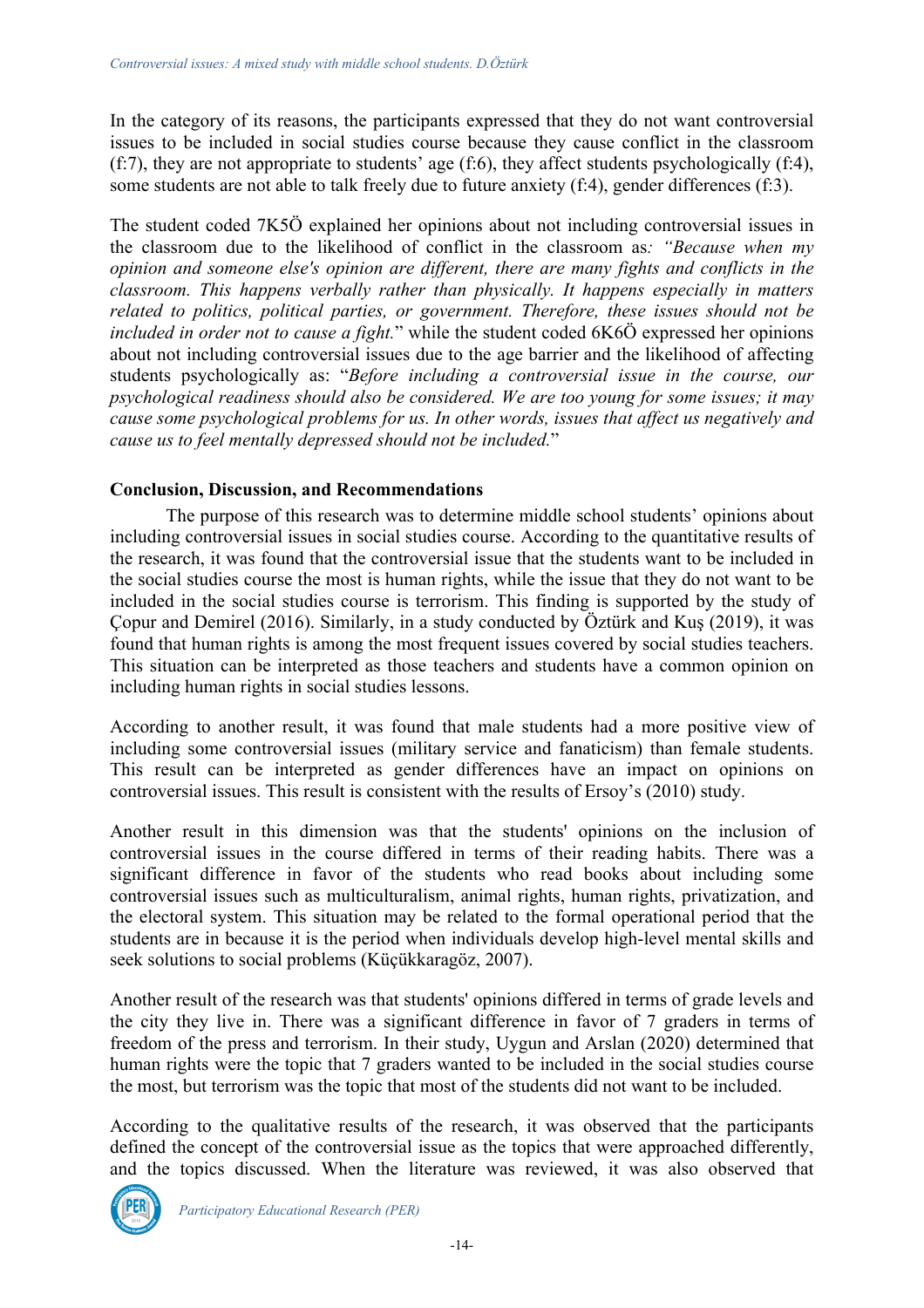controversial issues were defined as issues that are thought differently or discussed (Bailey, 1975; Dearden, 1981; Stradling, 1984; Berg, Graeffe & Holden, 2003; McCully, 2006, Yazıcı & Seçgin, 2010; Yılmaz, 2012).

According to another result, the course in which controversial topics covered the most place was the social studies course, followed by the science course. The reason for this situation may be that the content of the social studies course is structured differently from other courses because social studies has emerged with the integration of different disciplines within the social sciences (Bilgili, 2013, p. 4). Interdisciplinary knowledge is also required to address controversial issues (QCA, 1998). It can be stated that these two conditions affect this result. Moreover, a controversial issue may be related to both natural and social sciences (Ersoy, 2013; Kuş, 2015). However, controversial issues often arise in social studies class (Clabough, Philpott, McConkey & Turner, 2011).

Another qualitative result was that the controversial topics that were wanted to be included in the course were mostly violence and rights related to the social sphere. It was observed that the opinions about violence were mostly concentrated on violence against women. Violence is a problem that has different causes in the world and our country, and the solution has not been found yet. The most common type is the one against women and children by men (Akkaş & Uyanık, 2016). On the contrary, in their study, Uygun and Arslan (2020) determined that 7 graders did not want to discuss the issue of violence in the classroom. The reason why the participants wanted this subject to be included maybe that violence against women was heavily covered in the media at the time the research was conducted, and they might have wanted to raise awareness about it.

It has been concluded that the students' reasons to include controversial topics in the social studies course were to learn about controversial issues, to become conscious about these issues, to use the freedom of thought, and to learn values through these issues. This result can be interpreted as students can learn values, think at a higher level, and have different perspectives thanks to controversial issues (Soley, 1996; Camicia & Dobson, 2010).

In this dimension, it was concluded that the issues that the students did not want to be included in the social studies course were the topics about the state (politics, political parties, government). This may be because students are afraid of their teachers, parents, or school administration. Similarly, teachers avoid covering these issues for the same reasons (Camicia, 2008; Hess, 2005; Journell, 2011).

Another result in this dimension was that students' opinions on issues related to state security (military service and terrorism) differed. According to some of the students, issues related to state security should be included in the course, while according to some of them, they should not. However, in the quantitative dimension, it was determined that terrorism was the subject that the students did not want to be included in the course. Regarding the military system, there was a significant difference in favor of male students. According to Hess (2001), having knowledge about and being interested in the topic are effective in including that topic in the course. Another result was that the students did not want some controversial topics to be included in the lesson because they create conflict in the classroom, are not age-appropriate, cause future anxiety, psychological effects, and gender difference.

The following recommendations were made based on the results of this research:



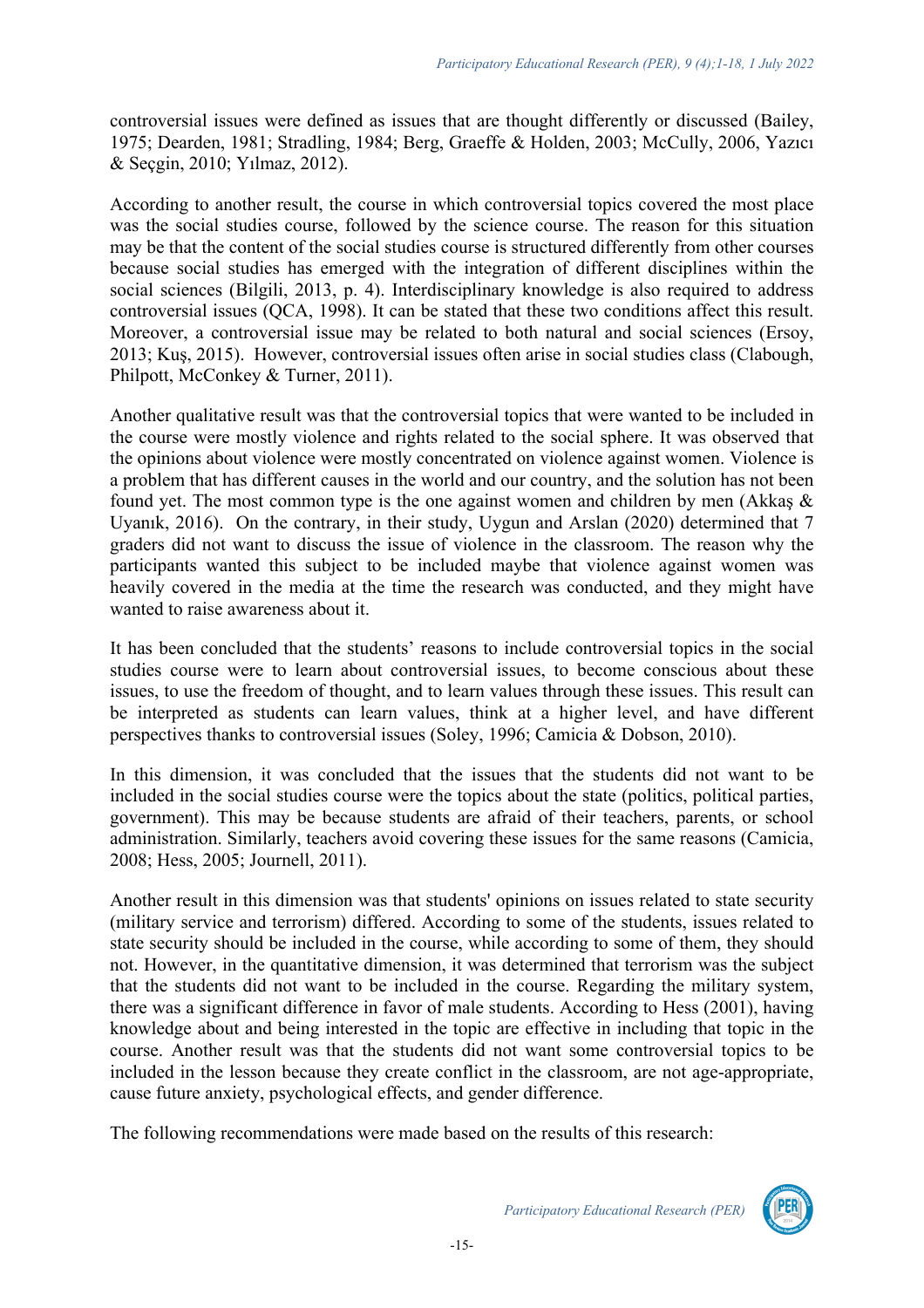- Controversial issues that students want to be included in the course should be added if they are not present in the curriculum,
- Creating a classroom climate where students can bring more controversial issues to the classroom,
- Encouraging teachers to bring controversial issues more into the classroom environment,
- Reducing conflicts in the classroom while teaching controversial topics,
- It is recommended that this research should be carried out more comprehensively with students studying in different regions of Turkey.

# **Acknowledgment**

This study was presented at the 8th International Eurasian Educational Research Congress.

# **References**

- Akkaş, İ., & Uyanık, Z. (2016). Violence against women. *Nevşehir Hacı Bektaş Veli University Journal of ISS. 6*(1), 32-42.
- Bailey, C. (1975). *Neutrality and rationality in teaching.* D. Bridges & P. Scrimshaw (Eds), *Values and authority in schools*. London: Hodder & Stoughton.
- Barton, K., & McCully, A. (2007). Teaching controversial issues... where controversial issues really matter. *Teaching History*, 127, 13.
- Berg, W., Graeffe, L., & Holden, C. (2003). *Teaching controversial issues: A European perspective*. Children's Identity and Citizenship in Europe, CiCe.
- Bilgili, A. S. (2013). *Geçmişten günümüze sosyal bilimler ve sosyal bilgiler* [Social sciences and social studies from past to present]. (Ed. A. S. Bilgili*). Sosyal bilgilerin temelleri [In fundamentals of social studies]* (pp. 2-35). Ankara: Pegem Publishing.
- Büyüköztürk, Ş., Cakmak, E. K., Akgün, O. E., Karadeniz, S., & Demirel, F. (2014). *Bilimsel araştırma yöntemleri* [Scientific research methods] Ankara: Pegem Publishing.
- Camicia, S. P. (2008). Deciding what is a controversial issue: A case study of social studies curriculum controversy. *Theory & Research in Social Education*, *36*(4), 298-316.
- Camicia, S. P., & Dobson, D. (2010). Learning how to respond to current events: Partner journals between US preservice teachers and children. *Teaching and Teacher Education*, *26*(3), 576-582.
- Chikoko, V., Gilmour, J. D., Harber, C., & Serf, J. (2011). Teaching controversial issues and teacher education in England and South Africa. *Journal of Education for Teaching*, *37*(1), 5-19.
- Clabough, J., Philpott, S., McConkey, L., & Turner, T.N. (2011). Teachers' struggles with controversial issues: Facing the demon. *National Social Science Journal*, *38*(2), 1-5.
- Copur, A., & Demirel, M. (2016). Turkish social studies teachers' thoughts about the teaching of controversial issues. *JSSE-Journal of Social Science Education*, *15*(2), 80-95.
- Creswell, J. W. (2012). *Educational research: Planning, conducting, and evaluating quantitative and qualitative research*. Boston, MA: Pearson Education.
- Dearden, R. F. (1981). Controversial issues and the curriculum. *Journal of Curriculum Studies, 13*(1), 37-44.
- Ersoy, A. F. (2010). Social studies teacher candidates' views on the controversial issues incorporated into their courses in Turkey. *Teaching and Teacher Education*, *26*(2), 323-334.

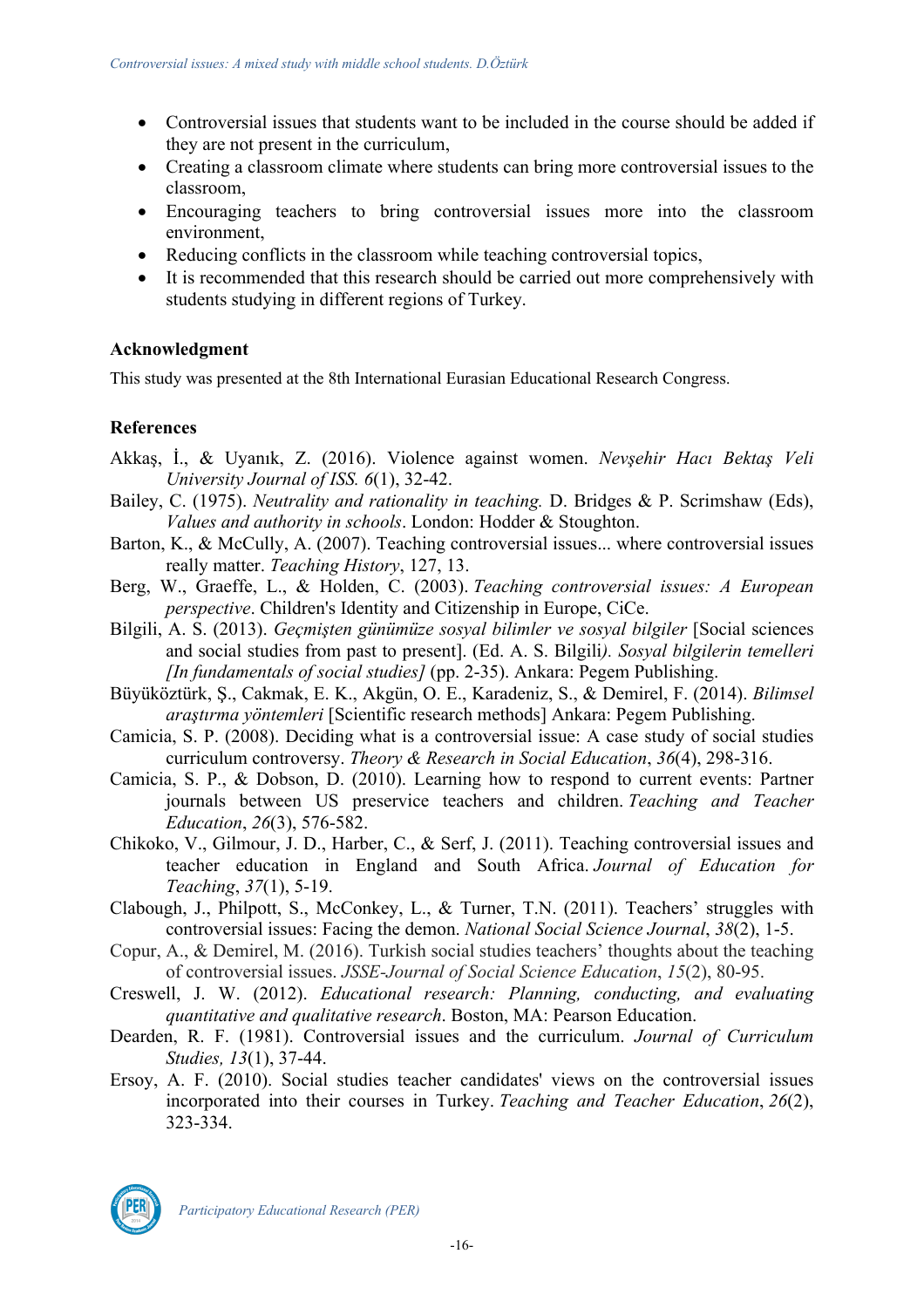- Ersoy, A. F. (2013). Factors affecting the participation of social studies teacher candidates in discussions on controversial issues. *Journal of Social Studies Education Research*, *4*(1), 24-57.
- George, D., & Mallery, P. (2010). *SPSS for Windows step by step. A. Simple study guide and reference.* GEN, Boston, MA: Pearson Education, Inc.
- Günal, H., & Kaya. R., (2016). Problems and drawbacks that history teachers experience while teaching controversial and sensitive issues (Erzurum sample). *Turkish History Education Journal*, *5*(1), 44-73.
- Harwood, A. M., & Hahn, C. L. (1990). *Controversial issues in the classroom*. Bloomington, IN: ERIC Clearinghouse for Social Studies/Social Science Education.
- Hess, D. (2001). *Teaching students to discuss controversial public issues*. ERIC Clearinghouse for Social Studies/Social Science Education, Indiana University.
- Hess, D. (2005). How do teachers' political views influence teaching about controversial issues. *Social Education*, *69*(1), 47-48.
- Hess, D. E. (2004). Controversies about controversial issues in democratic education. *PS: Political Science & Politics*, *37*(2), 257-261.
- Hess, D., & Posselt, J. (2002). How High School Students Experience and Learn from the Discussion of Controversial Public Issues. *Journal of curriculum and supervision*, *17*(4), 283-314.
- Küçükkaragöz, H. (2007). *Bilişsel gelişim ve dil gelişimi [Cognitive development and language development].* (Ed. B. Yeşilyaprak) *Eğitim psikolojisi [In education psychology*] (pp. 81-115). Ankara: Pegem Publishing.
- Kuş, Z. (2015). Science and social studies teachers' beliefs and practices about teaching controversial issues: Certain comparisons. *JSSE-Journal of Social Science Education*, 84-97.
- Lockwood, A. L. (1995). Controversial issues: The teacher's crucial role. *Social Education*, *60*(1), 28-31.
- McCully, A. (2006). Practitioner perceptions of their role in facilitating the handling of controversial issues in contested societies: A Northern Irish experience. *Educational review*, *58*(1), 51-65.
- Miles, M. B., & Huberman, A. M. (1994). *Qualitative data analysis: An expanded sourcebook,* Thousand Oaks, CA: Sage.
- Miller, H. L., & Flores, D. (2011). Teaching controversial issues, liberally. *Effective College and University Teaching: Strategies and Tactics for the New Professoriate*, *155*.
- Ministry of National Education, (2018). Sosyal bilgiler dersi öğretim programı. [Social studies course curriculum] Retrieved from https://mufredat.meb.gov.tr on 13.04.2021.
- Oulton, C., Day, V., Dillon, J., & Grace, M. (2004). Controversial issues‐teachers' attitudes and practices in the context of citizenship education. *Oxford review of education*, *30*(4), 489-507.
- Oxfam GB. (2006). *Global Citizenship Guides, Teaching Controversial Issues*. Retrieved from http://www.worldwiseschools.ie/wp-content/uploads/2018/05/Oxfam-Teaching-Controversial-Issues.pdf on 15.07.2021
- Ozturk, D., & Kus, Z. (2019). Social studies teachers' opinions and practices regarding teaching controversial issues. *Australian Journal of Teacher Education (Online)*, *44*(8), 15-37.
- Qualifications and Curriculum Authority. [QCA] (1998). Education for citizenship and the teaching of democracy in schools Final report of the Advisory Group on Citizenship. London: Qualifications and Curriculum Authority.
- Soley, M. (1996). If it's controversial, why teach it? *Social Education*, *60*(1), 9-14.